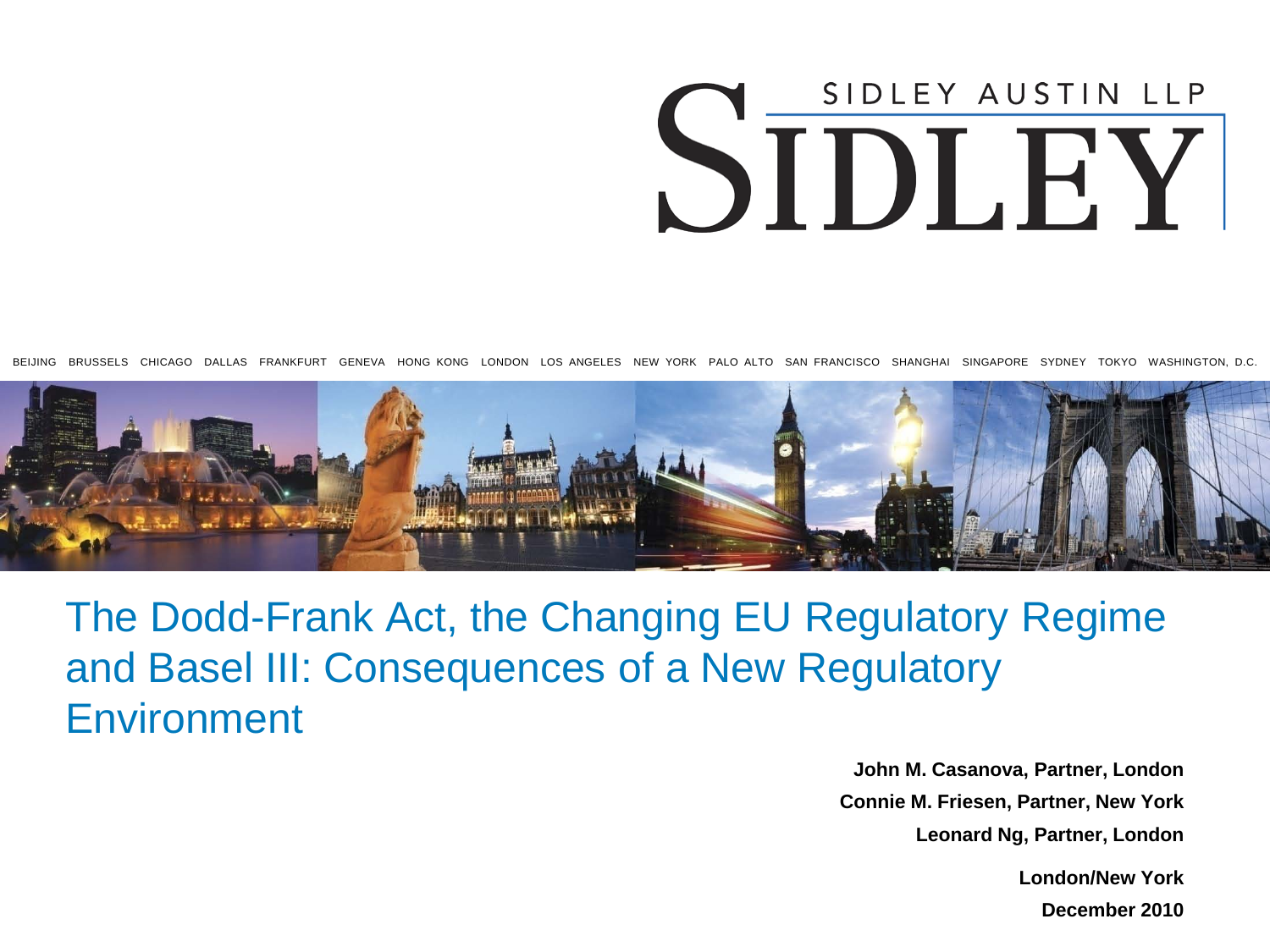# Agenda

- I. Introduction Broad Themes
- II. Changes in Supervisory Structure
- III. Regulatory Capital Framework
- IV. Regulatory Oversight Key Initiatives
- V. Conclusions/Implications

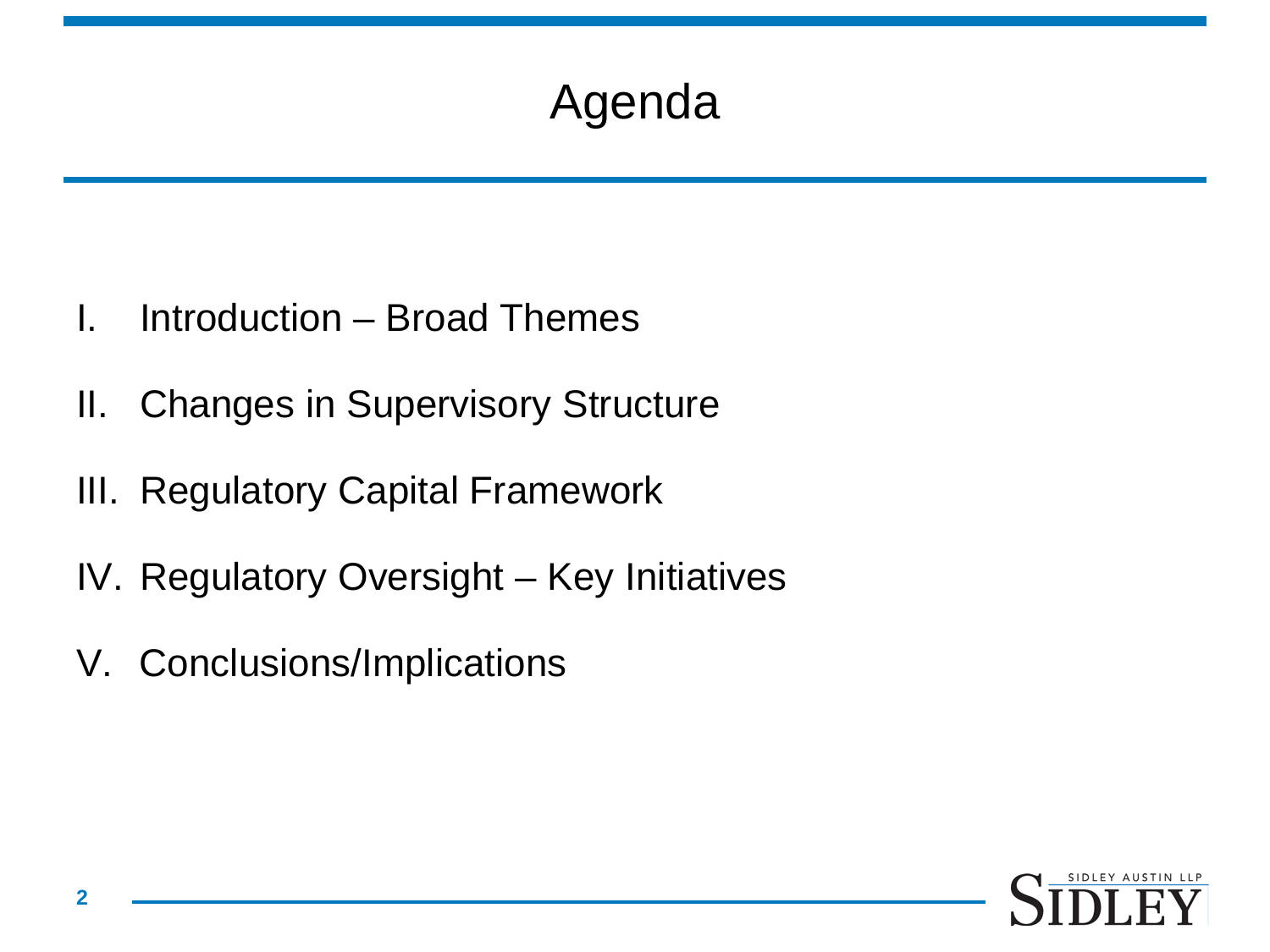#### I. Introduction – Broad Themes

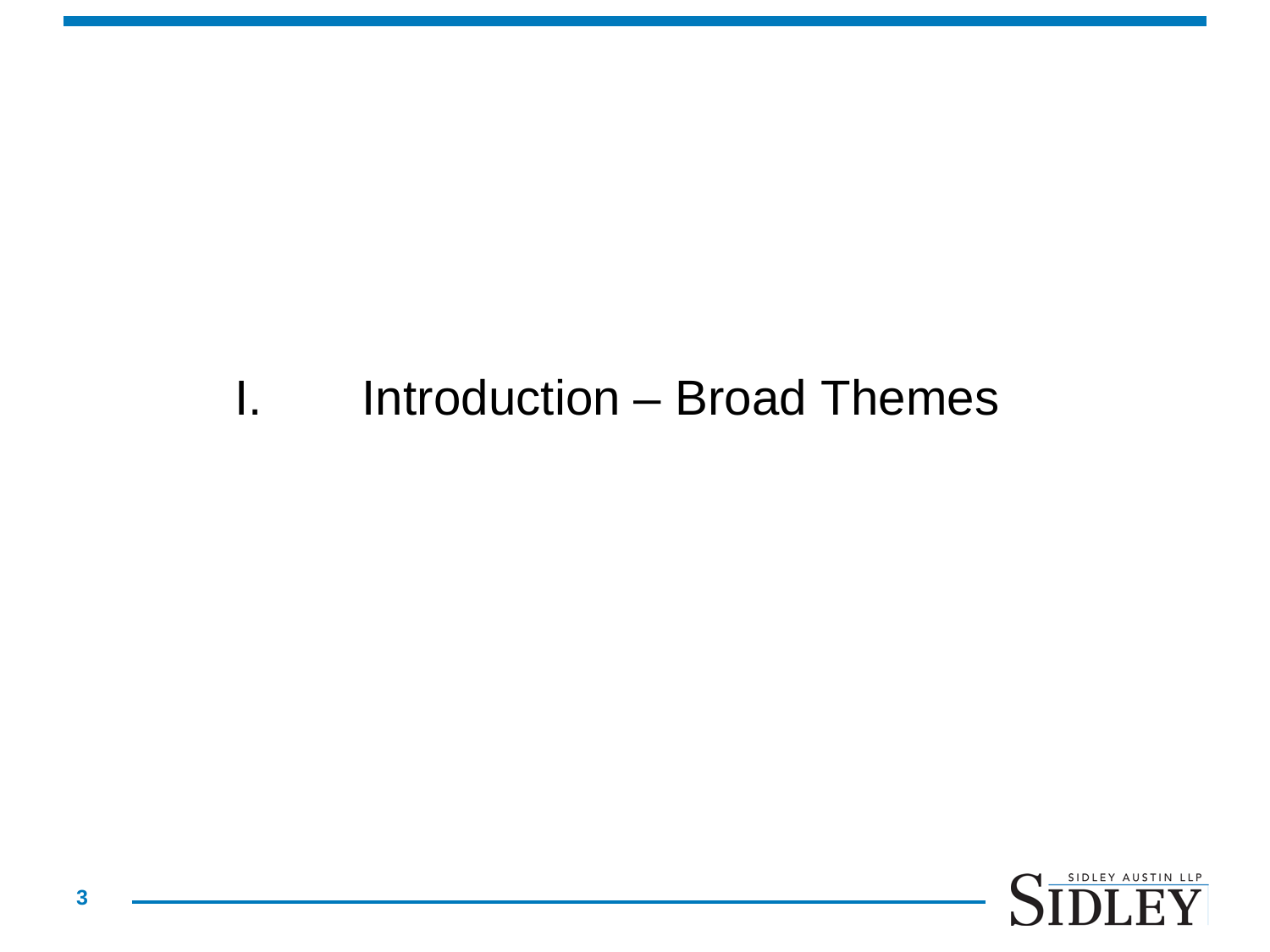### Broad Themes for Today

- The credit crisis that began three years ago has changed the way we think about the business and regulation of banking.
- The provisions of the Dodd-Frank Act, various EU regulatory initiatives and Basel III reflect the heightened supervisory oversight and enhanced standards that are characteristic of the new approach.
- The new rules and regulations that will implement the Dodd-Frank Act, the EU initiatives and Basel III will focus on common themes such as:
	- Enhancing Supervision
	- Strengthening Prudential Standards and Crisis Prevention
	- Raising Corporate Governance Expectations
	- Enhancing Transparency
	- Harmonizing Regulatory Standards Across Borders

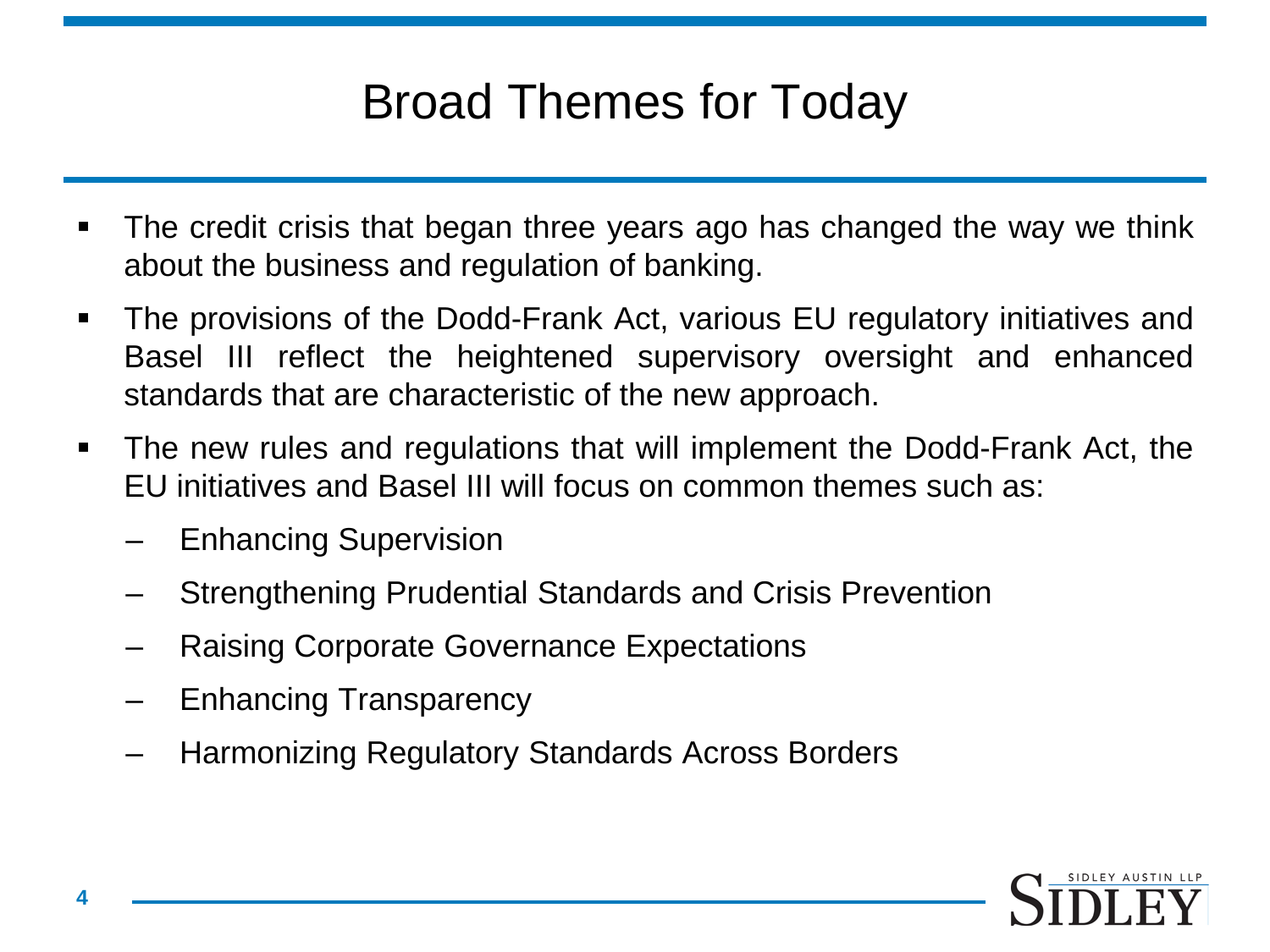#### II. Changes in Supervisory Structure

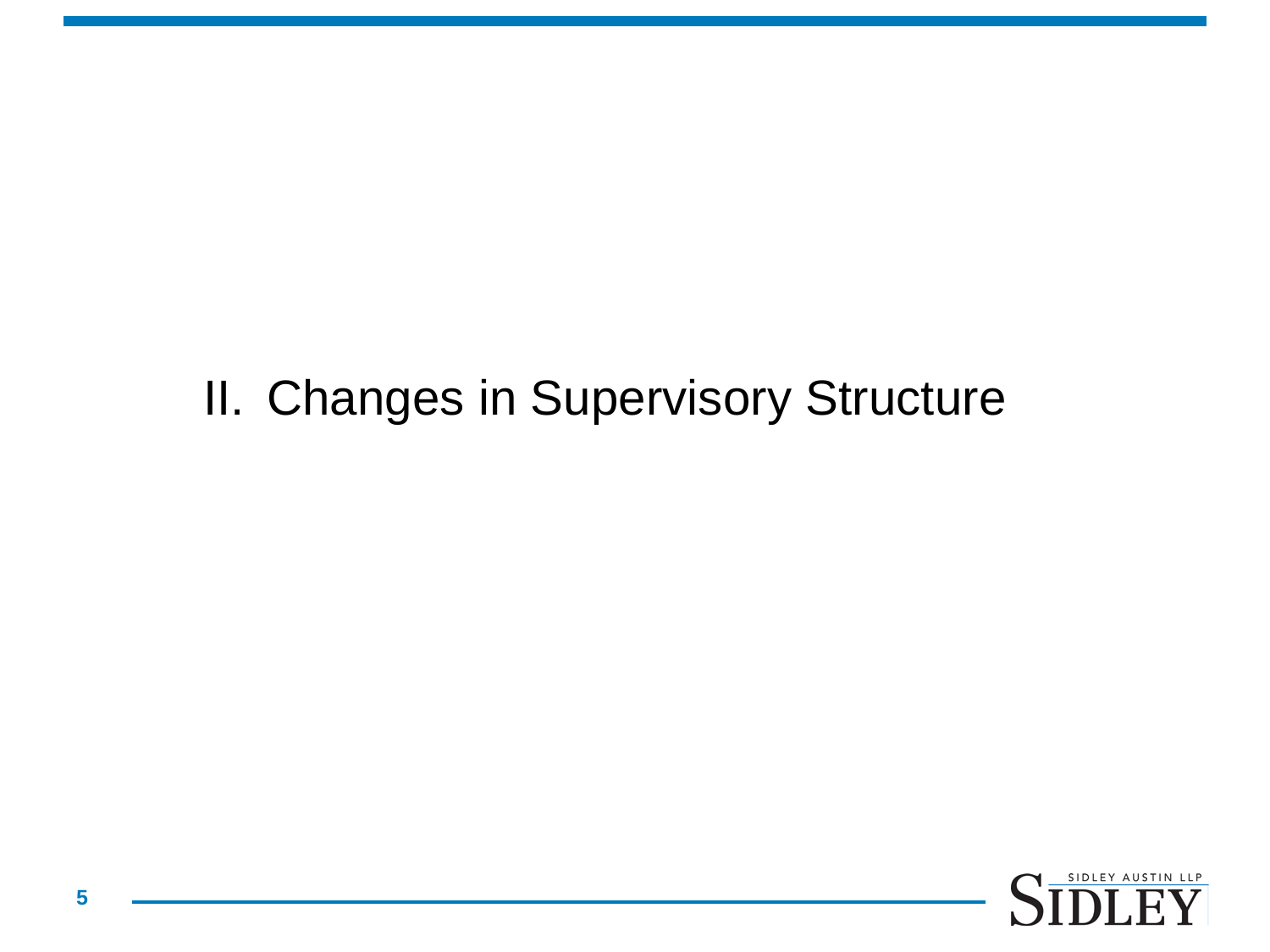#### Changes in Supervisory Structure

- Changes in U.S., EU and UK Supervisory Regimes
- **-** Centralization of authority
- **Internationalization of standards**
- **Future developments**

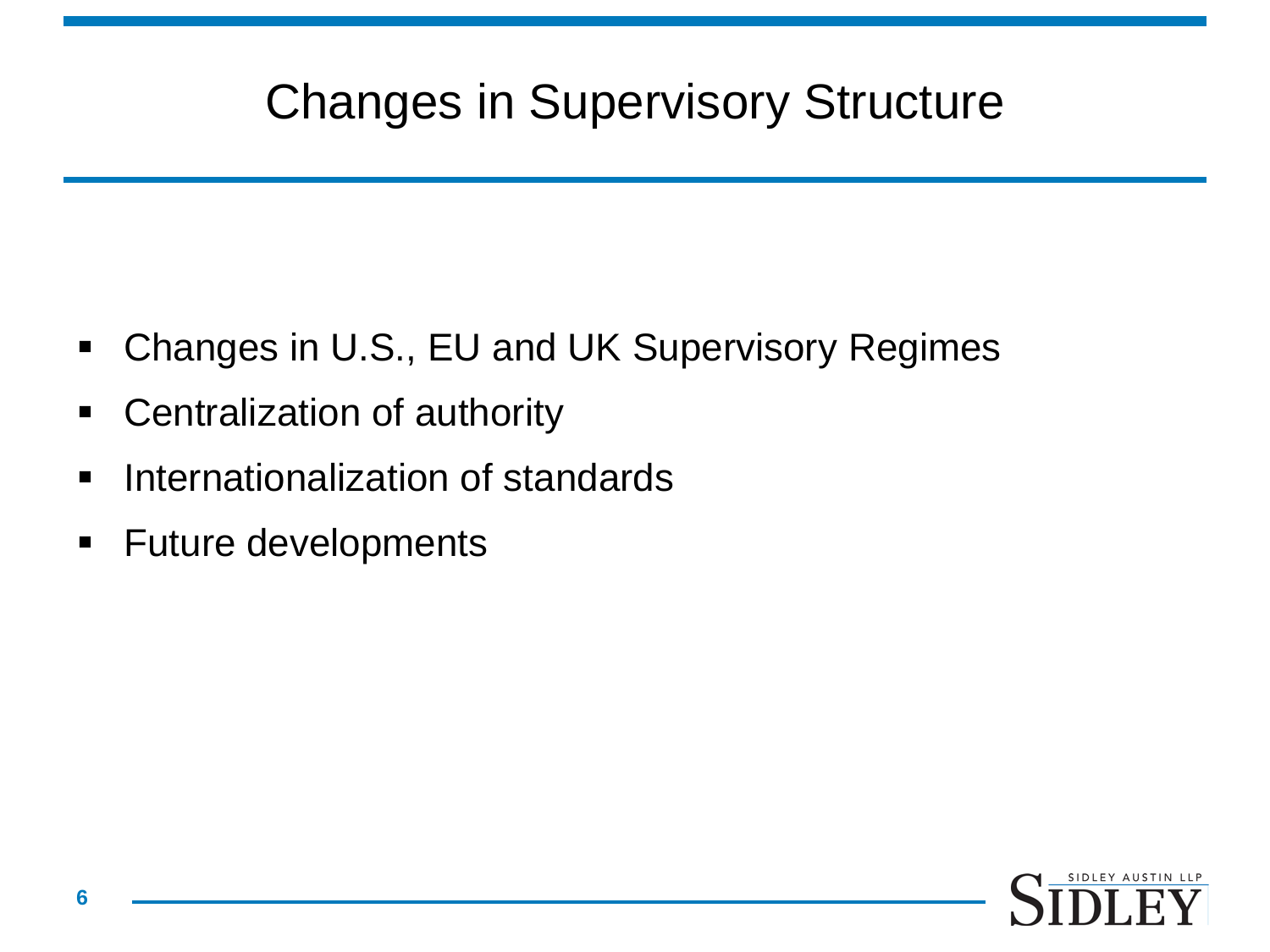#### Changes to Supervisory Structure – U.S.

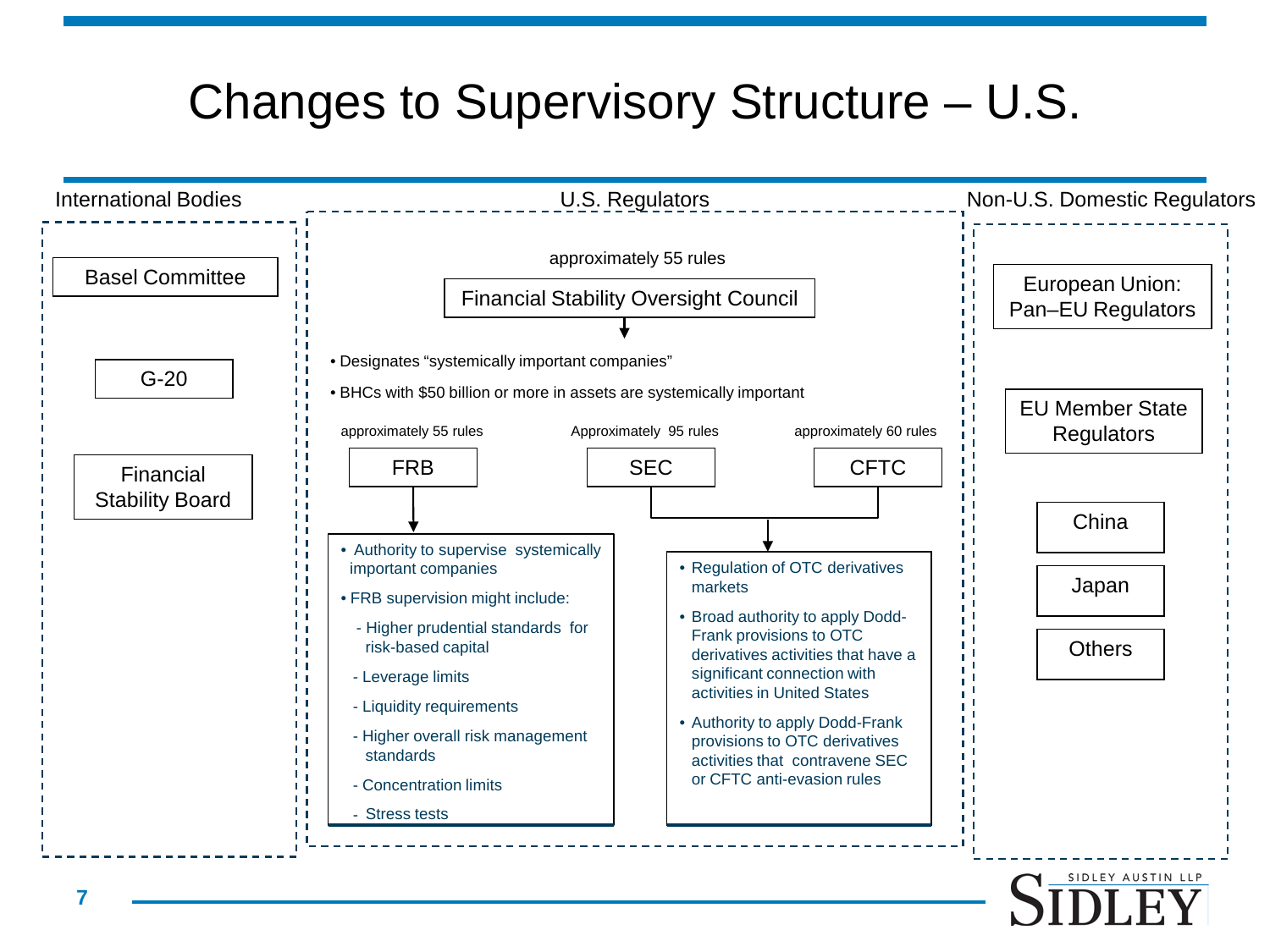#### Changes in Supervisory Structure – U.S.

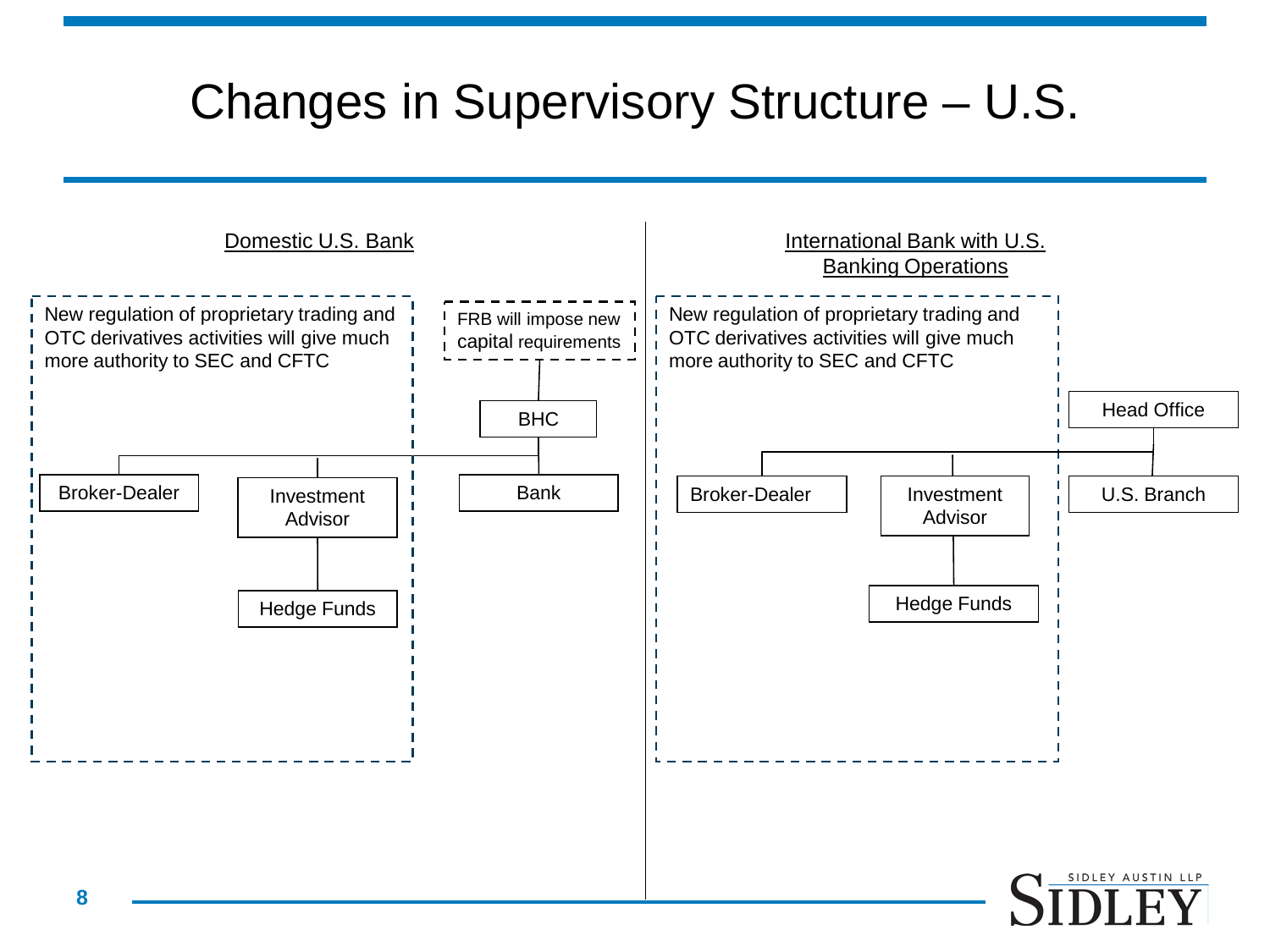#### Changes in U.S. Bank Supervisory Relationships

| <b>Type of Financial</b><br><b>Institution</b><br><b>National Bank</b> | Supervisor under<br>current law<br>OCC | Supervisor under<br>Dodd-Frank Act<br>OCC |
|------------------------------------------------------------------------|----------------------------------------|-------------------------------------------|
| <b>State Bank</b>                                                      | State & FDIC & FRB<br>(if member bank) | State, FDIC & FRB<br>(if member bank)     |
| Savings & Loan ("S&L")                                                 | <b>OTS</b>                             | OCC (Federal "S&L")<br>FDIC (State "S&L") |
| "Systemically Important"<br><b>Non-bank Entities</b>                   | N/A                                    | <b>FRB</b>                                |

| OCC:  | Office of the Comptroller of the Currency                        |
|-------|------------------------------------------------------------------|
| FDIC: | Federal Deposit Insurance Corporation                            |
| OTS:  | <b>Office of Thrift Supervision</b>                              |
|       | Member Bank: Bank that is a member of the Federal Reserve System |

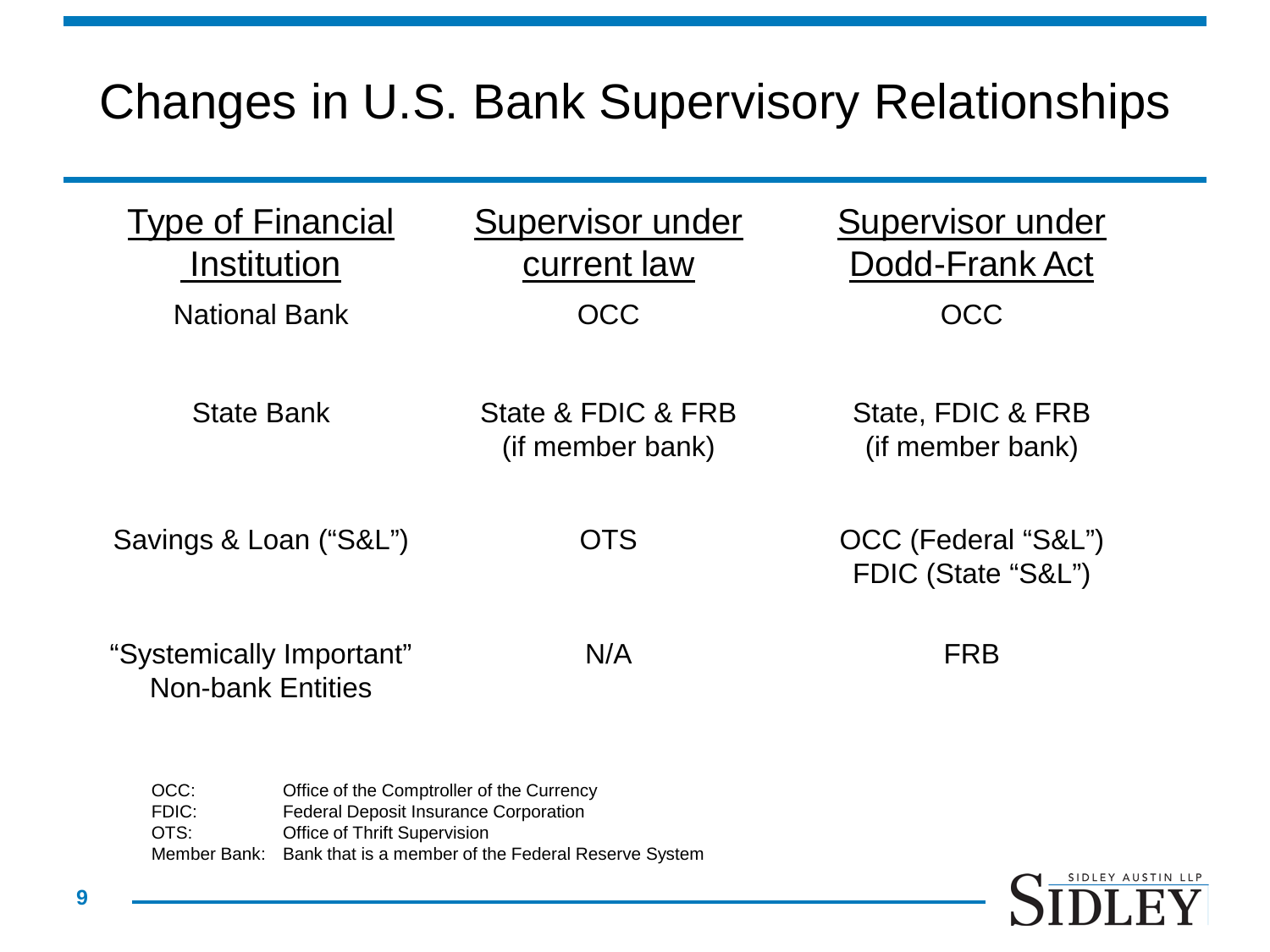#### Changes to Supervisory Structure - EU

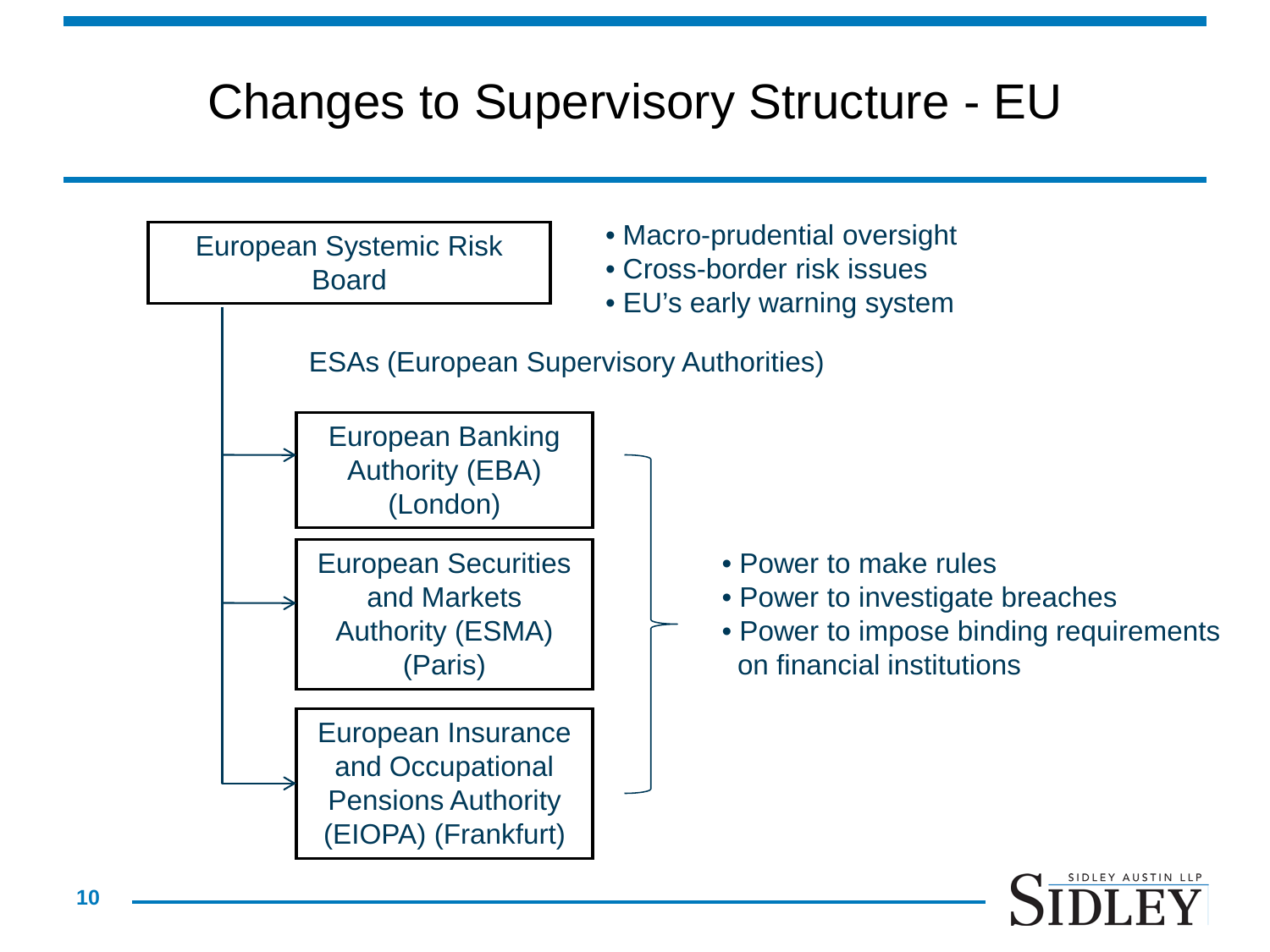#### Changes to Supervisory Structure - UK

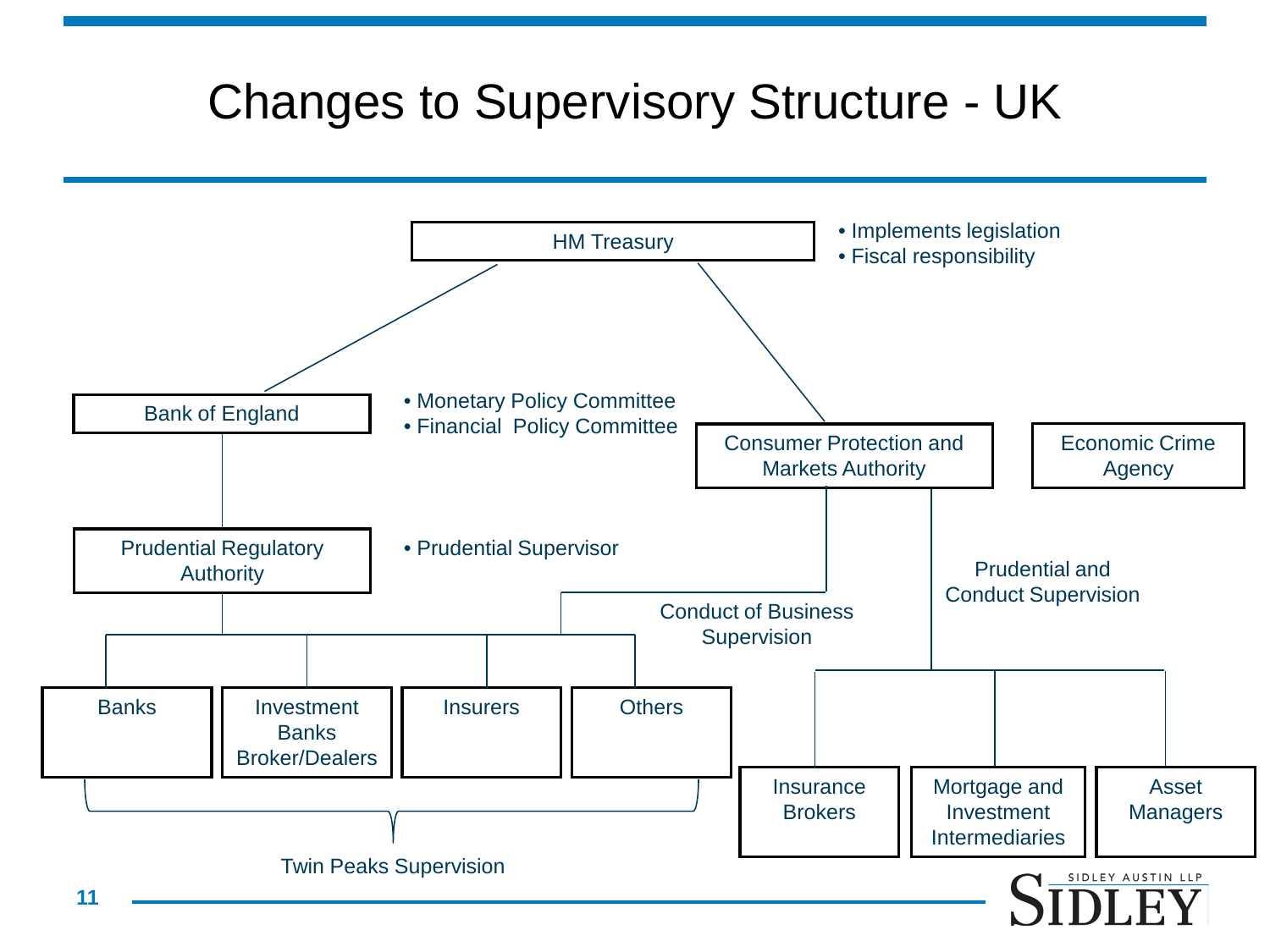#### II. Regulatory Capital Framework

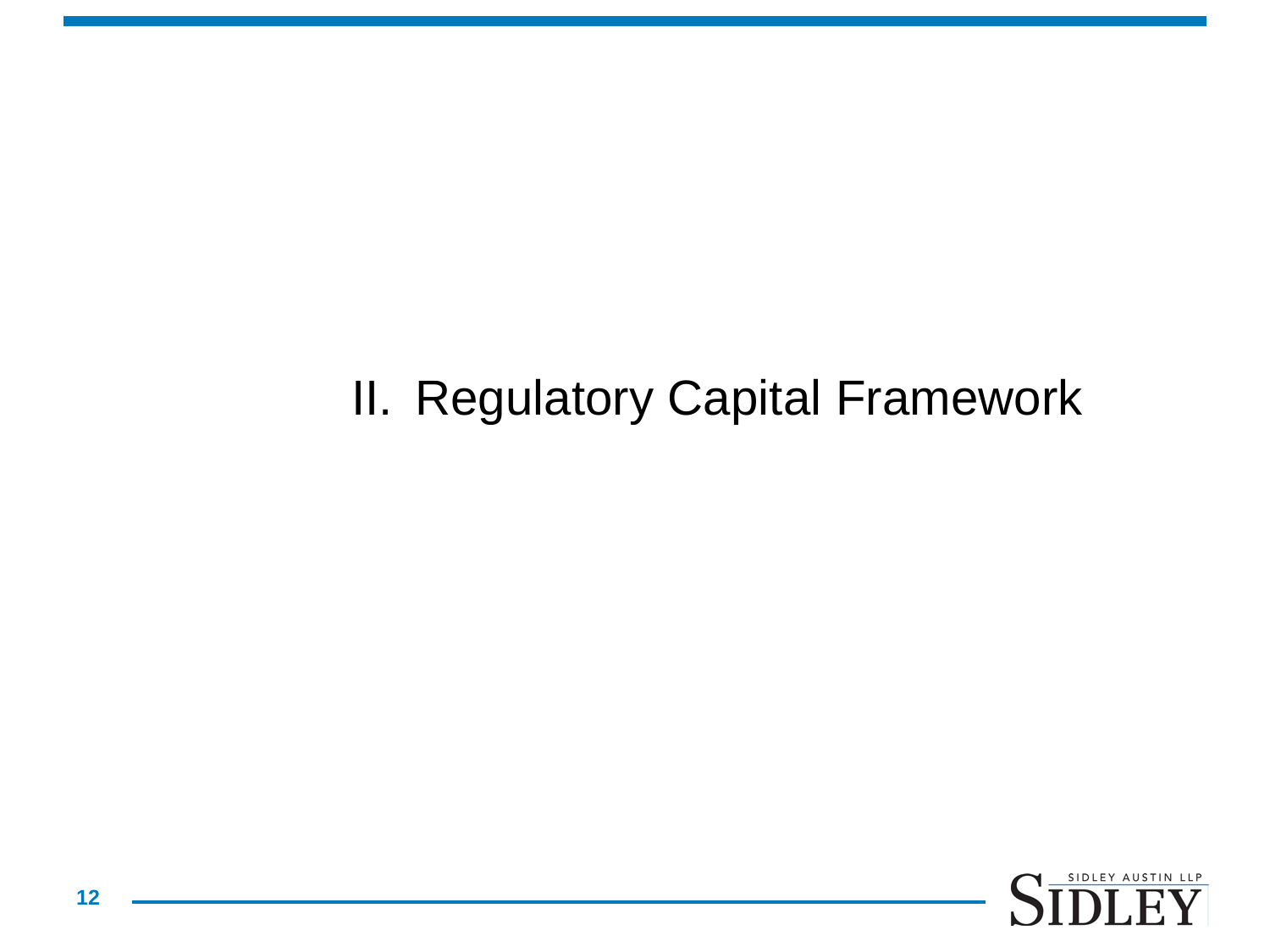#### Basel III – Changes to the Basel Capital Framework

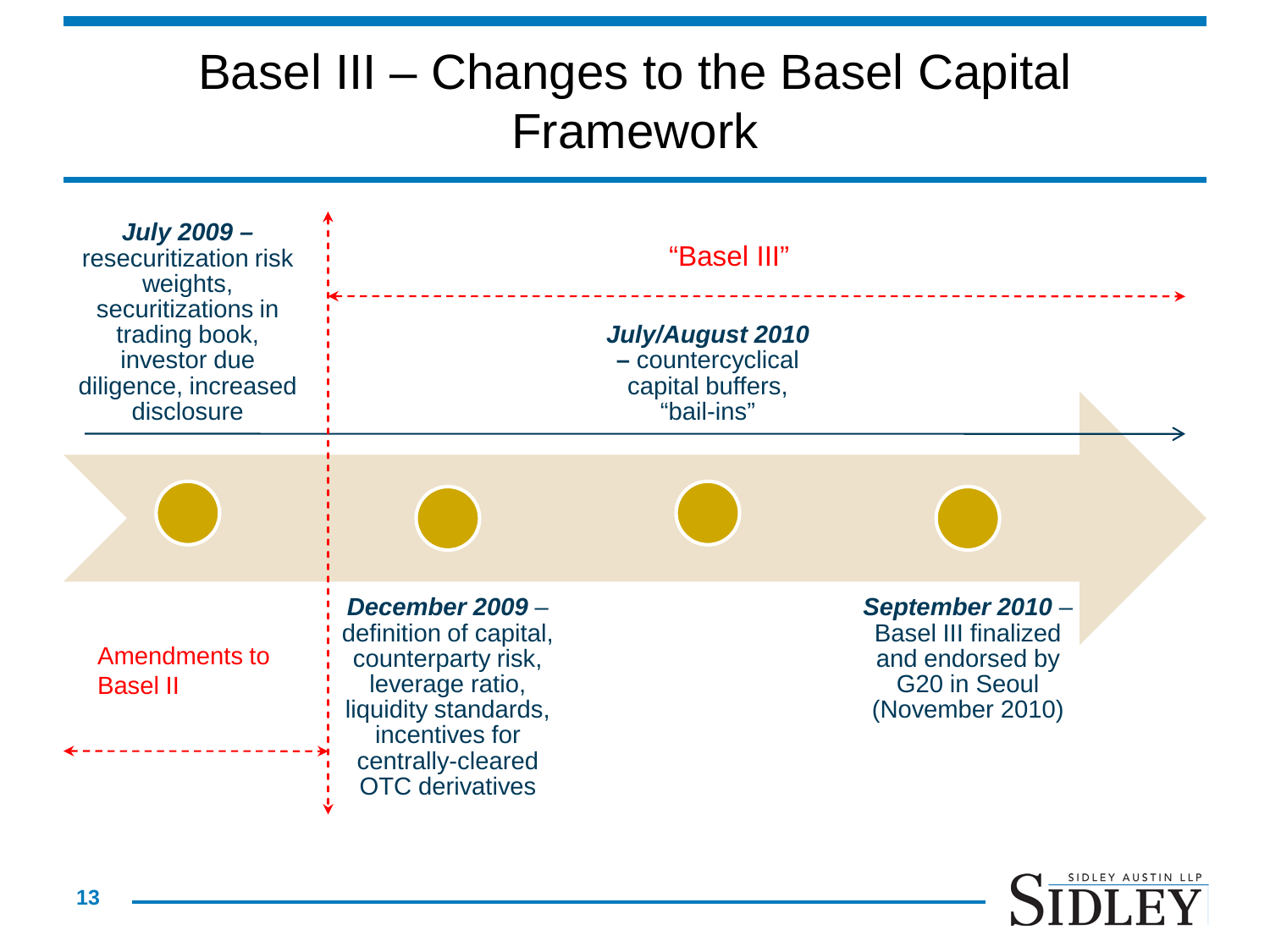#### Equivalent Changes to EU Capital Framework

- EU has a rolling program of changes to the Capital Requirements Directive ("CRD") taking effect in 2011/2012:
	- CRD II ( Jan 1, 2011):
		- 5% retention rule
		- Investor due diligence
		- Enhanced disclosure requirements
	- CRD III (Jan 1, 2011/2012):
		- Resecuritization risk weights
		- Trading book securitization positions
		- **Remuneration**
	- CRD IV
		- Will implement Basel III (same phased-in timing as Basel III)

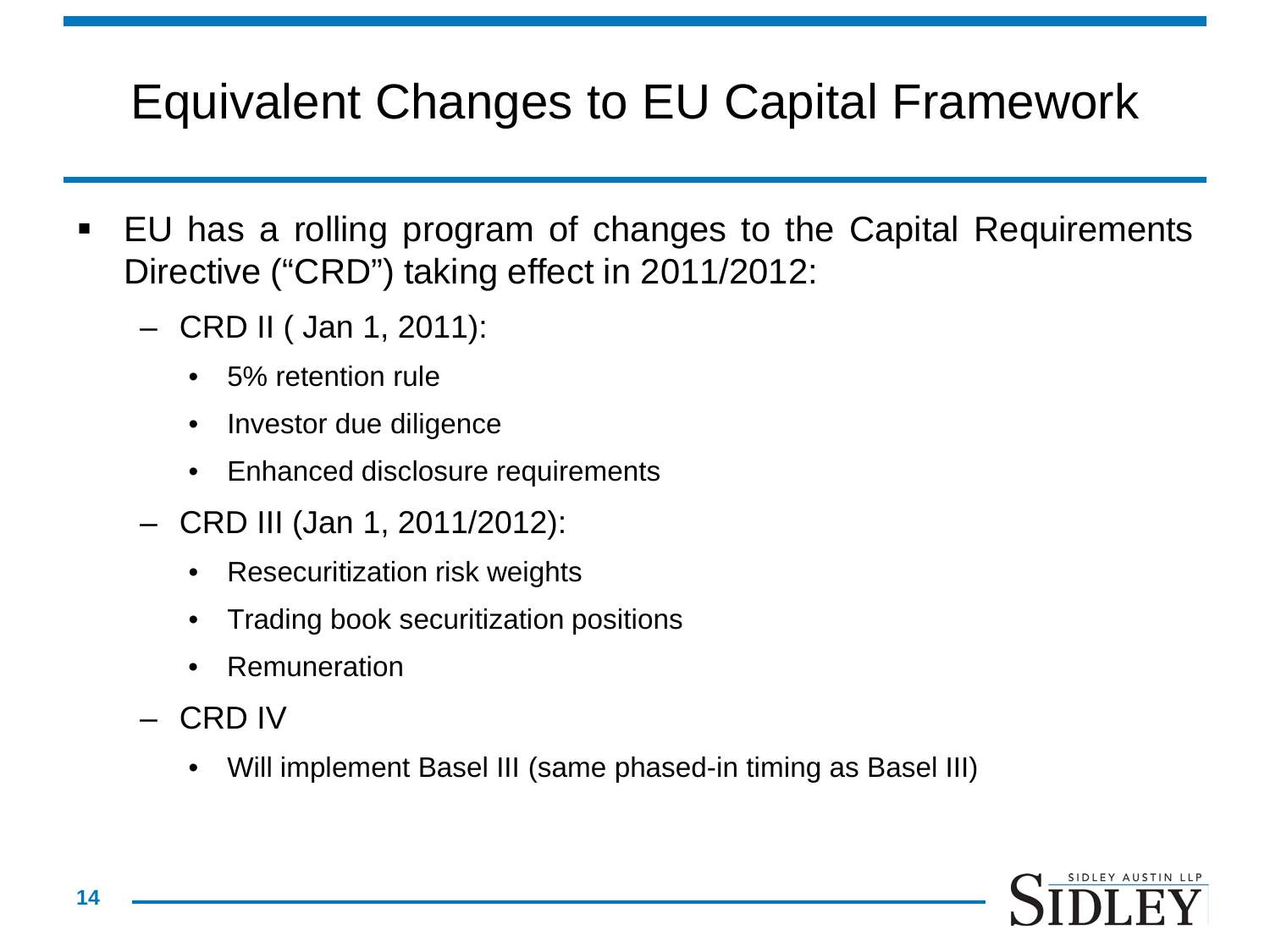#### Basel II Changes vs. CRD II / CRD III

|                                             | <b>BASEL II</b><br><b>Changes 2009</b> | <b>CRD II and III</b> |  |  |
|---------------------------------------------|----------------------------------------|-----------------------|--|--|
| 5% Risk Retention                           |                                        |                       |  |  |
| <b>Transaction-specific Disclosure</b>      |                                        |                       |  |  |
| <b>Pillar 3 Disclosures</b>                 |                                        |                       |  |  |
| <b>Investor Due Diligence</b>               |                                        |                       |  |  |
| <b>Common Approach Requirement</b>          |                                        |                       |  |  |
| <b>Resecuritization</b>                     |                                        |                       |  |  |
| Large Exposure Rule Changes                 |                                        |                       |  |  |
| <b>Significant Risk Transfer Definition</b> |                                        |                       |  |  |
| <b>Securitization Liquidity RWs</b>         |                                        |                       |  |  |
| <b>Self-guaranteed Exposures</b>            |                                        |                       |  |  |
| <b>Trading Book Treatment</b>               |                                        |                       |  |  |

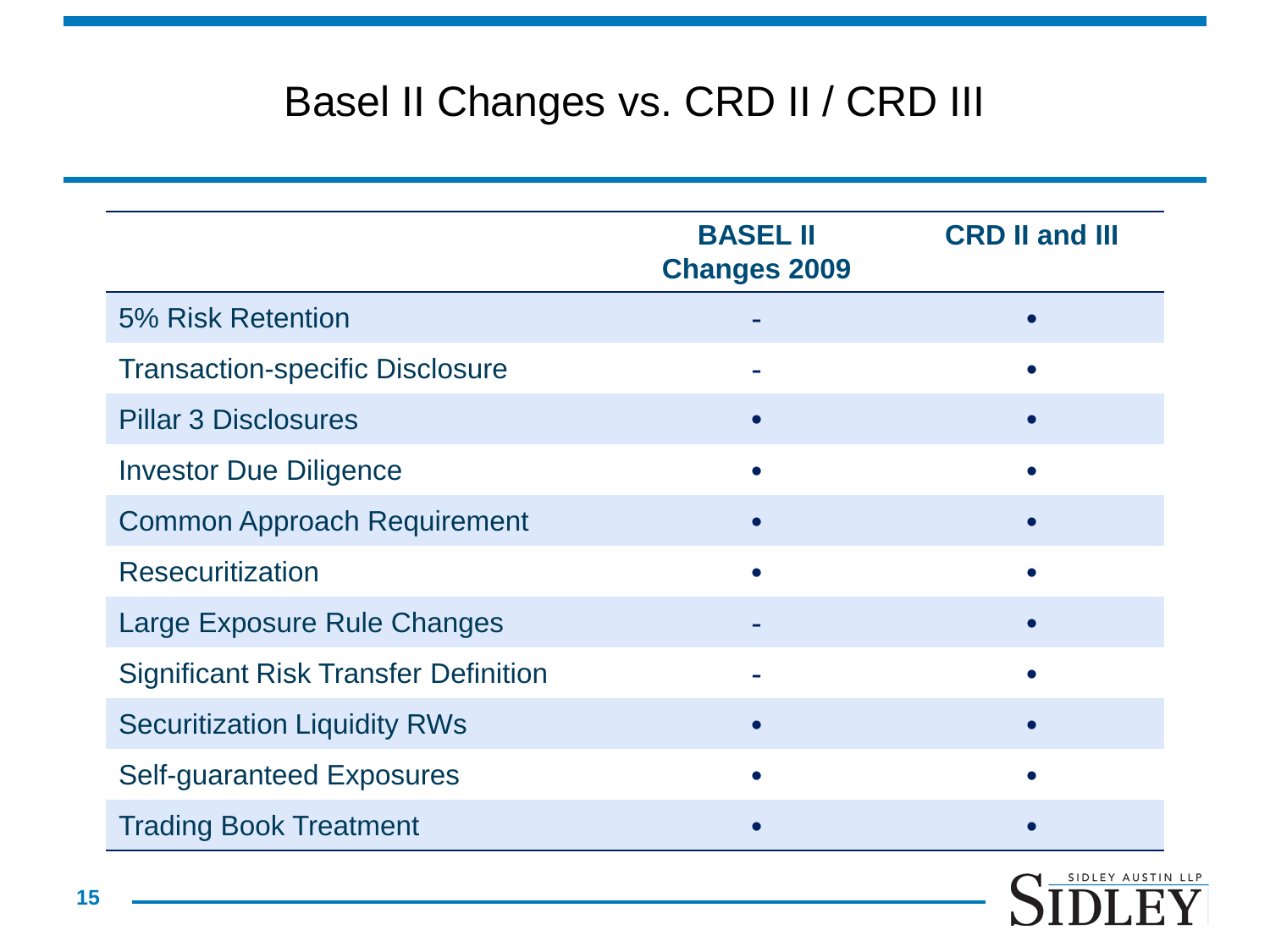#### Basel III/CRD IV – Main Proposals and Implementation

| Phase-in arrangements (shading indicates transition periods). All dates are as of January 1.                 |                              |                              |                                                                         |      |                                  |        |                          |                                  |       |
|--------------------------------------------------------------------------------------------------------------|------------------------------|------------------------------|-------------------------------------------------------------------------|------|----------------------------------|--------|--------------------------|----------------------------------|-------|
|                                                                                                              | 2011                         | 2012                         | 2013                                                                    | 2014 | 2015                             | 2016   | 2017                     | 2018                             | As of |
| Leverage Ratio                                                                                               | Supervisory monitoring       |                              | Parallel run Jan 1, 2013 - Jan 1, 2017<br>Disclosure starts Jan 1, 2015 |      |                                  |        | Migration<br>to Pillar 1 | January 1,<br>2019               |       |
| Minimum Common Equity Capital Ratio                                                                          |                              |                              | 3.5%                                                                    | 4.0% | 4.5%                             | 4.5%   | 4.5%                     | 4.5%                             | 4.5%  |
| <b>Capital Conservation Buffer</b>                                                                           |                              |                              |                                                                         |      |                                  | 0.625% | 1.25%                    | 1.875%                           | 2.50% |
| Minimum common equity plus capital<br>conservation buffer                                                    |                              |                              | 3.5%                                                                    | 4.0% | 4.5%                             | 5.125% | 5.75%                    | 6.375%                           | 7.0%  |
| Phase-in of deductions from CET1<br>(including amounts exceeding the limit for<br>DTAs, MSRs and financials) |                              |                              |                                                                         | 20%  | 40%                              | 60%    | 80%                      | 100%                             | 100%  |
| Minimum Tier 1 Capital                                                                                       |                              |                              | 4.5%                                                                    | 5.5% | 6.0%                             | 6.0%   | 6.0%                     | 6.0%                             | 6.0%  |
| Minimum Total Capital                                                                                        |                              |                              | 8.0%                                                                    | 8.0% | 8.0%                             | 8.0%   | 8.0%                     | 8.0%                             | 8.0%  |
| Minimum Total Capital plus conservation<br>buffer                                                            |                              |                              | 8.0%                                                                    | 8.0% | 8.0%                             | 8.625% | 9.25%                    | 9.875%                           | 10.5% |
| Capital instruments that no longer qualify<br>as non-core Tier 1 capital or Tier 2 capital                   |                              |                              | Phased out over 10 year horizon<br>beginning 2013                       |      |                                  |        |                          |                                  |       |
| Liquidity coverage ratio                                                                                     | Observation<br>period begins |                              |                                                                         |      | Introduce<br>minimum<br>standard |        |                          |                                  |       |
| Net stable funding ratio                                                                                     |                              | Observation<br>period begins |                                                                         |      |                                  |        |                          | Introduce<br>minimum<br>standard |       |

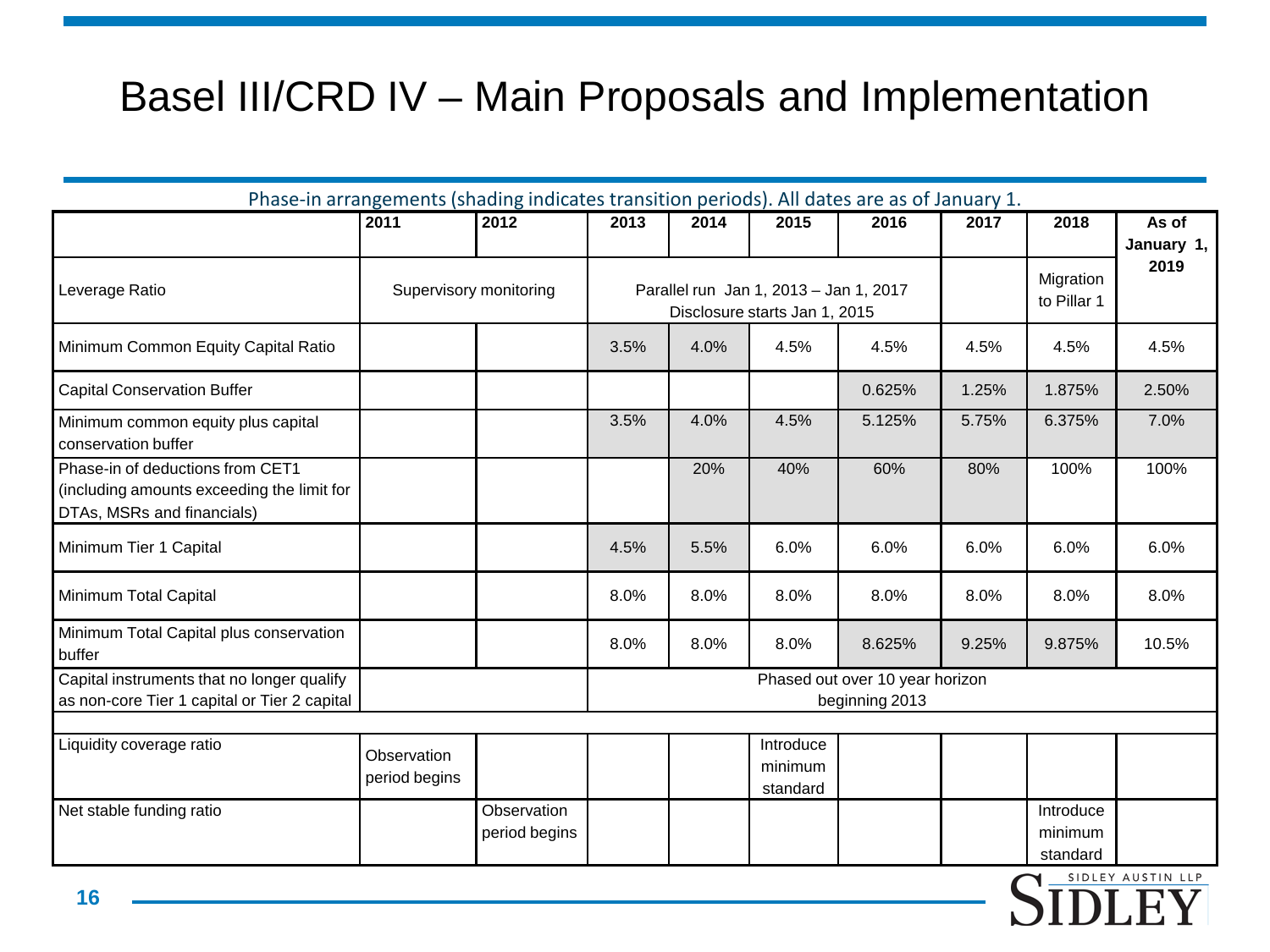#### Implementation of Basel III in the U.S.

- U.S. Treasury Department has committed to implement Basel III capital, liquidity and leverage standards beginning in 2013.
- In a joint press release on September 12, 2010, the U.S. federal banking regulators endorsed the phase-in periods and arrangements agreed to by the Basel Committee.
- In a recent speech, FRB Governor Daniel Tarullo expressed support for Basel III and noted that Basel III's phase-in period of 2013-2019 can readily be met in the U.S.
- The U.S. seems committed to following Basel III guidelines requiring that the Tier 1 common equity ratio be increased to 4.5%.
- The U.S. has also expressed support for a capital conservation buffer of 2.5%, thereby endorsing the Basel III requirement that banks have common equity capital of 7% (4.5% common equity plus 2.5% capital conservation buffer).

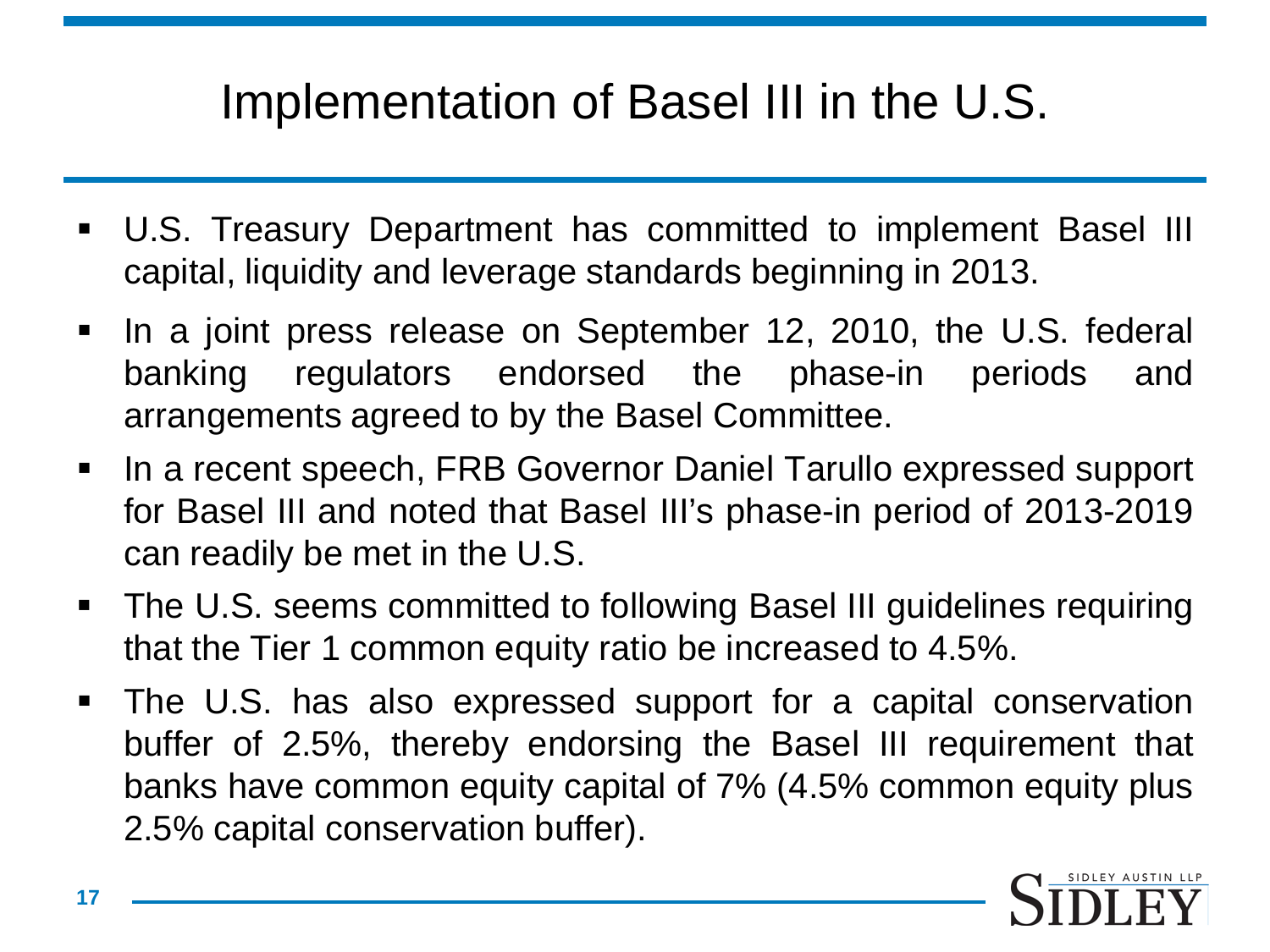#### Implementation of Basel III in the U.S.

- The U.S. concepts of "adequately capitalized" and "well capitalized" will need to be reconciled with Basel III requirements. Basel III raises the minimum Tier 1 capital ratio to 6% (by January 1, 2015).
- The higher minimum imposed by Basel III means that U.S. regulators are likely to require a level higher than 6% for entities required to be wellcapitalized. This is important because Dodd-Frank applies the "wellcapitalized" requirement to FHCs and certain thrift holding companies, as well as to acquiring bank holding companies and resulting insured depository institutions in interstate bank mergers.
- The new capital conservation buffer introduced by Basel III will be treated as a separate requirement to be added on to the 6% requirement.
- Certain capital instruments that will not qualify as Tier 1 capital (including U.S. trust preferred securities and cumulative perpetual preferred stock) will be phased out.

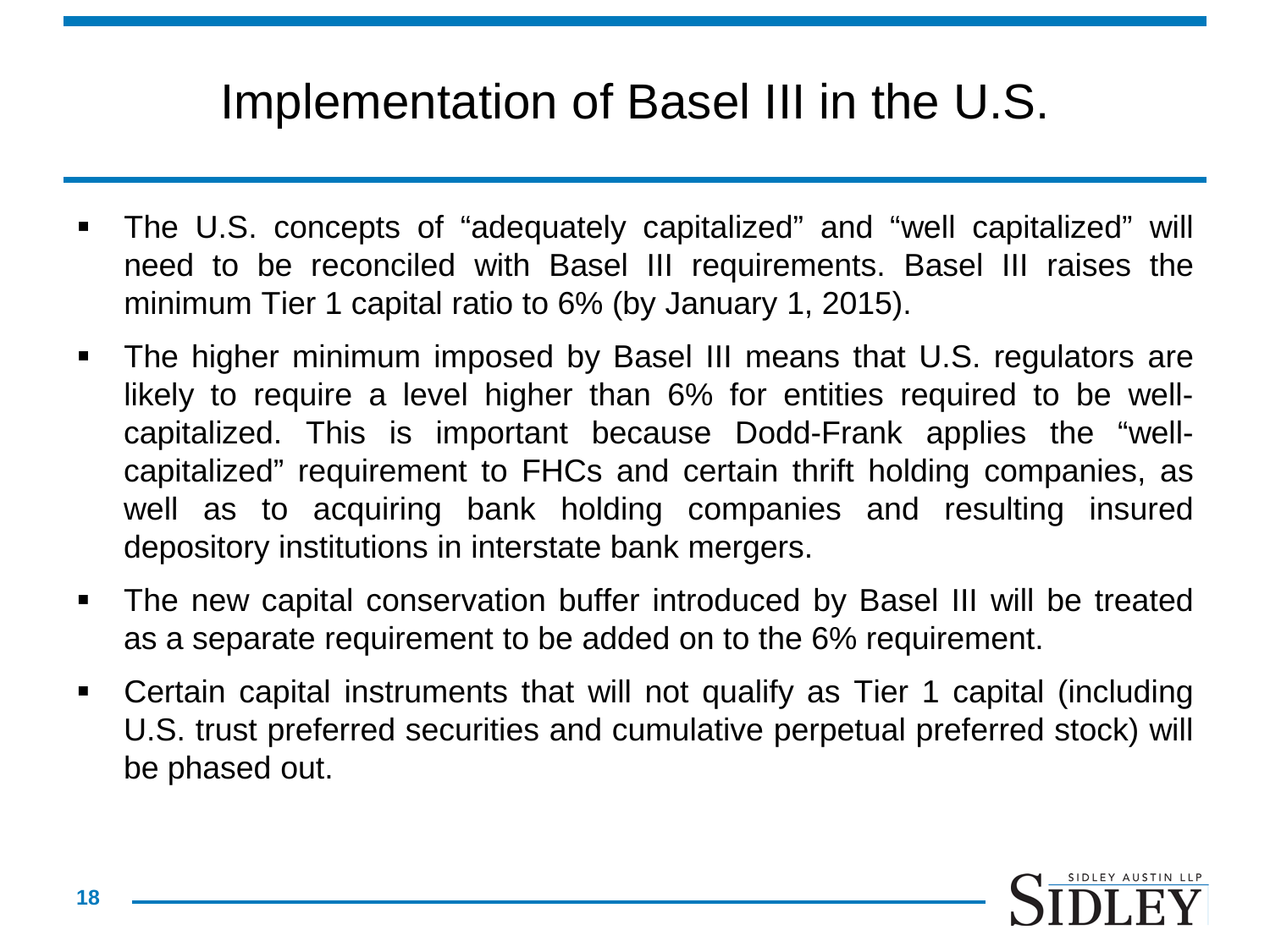#### Basel III and Dodd-Frank: Some Possible Areas of Disagreement

William Dudley (FRBNY): "Basel III achieves an appropriate balance between raising minimum capital and liquidity requirements and does so in a way that recognizes current state of global economy."

- Timothy Geithner (Treasury): "Basel III must be implemented in a transparent and consistent manner by supervisors in different countries."
- Spencer Bachus (House Financial Services Committee): "Basel III will make the financial system more uncertain without making it significantly safer. We do not know how much capital banks will need to raise or how many businesses and consumers will be denied credit so that banks can comply with Basel III. We are still trying to figure out how the Administration will interpret the new standards and how these standards will interact with Dodd-Frank."

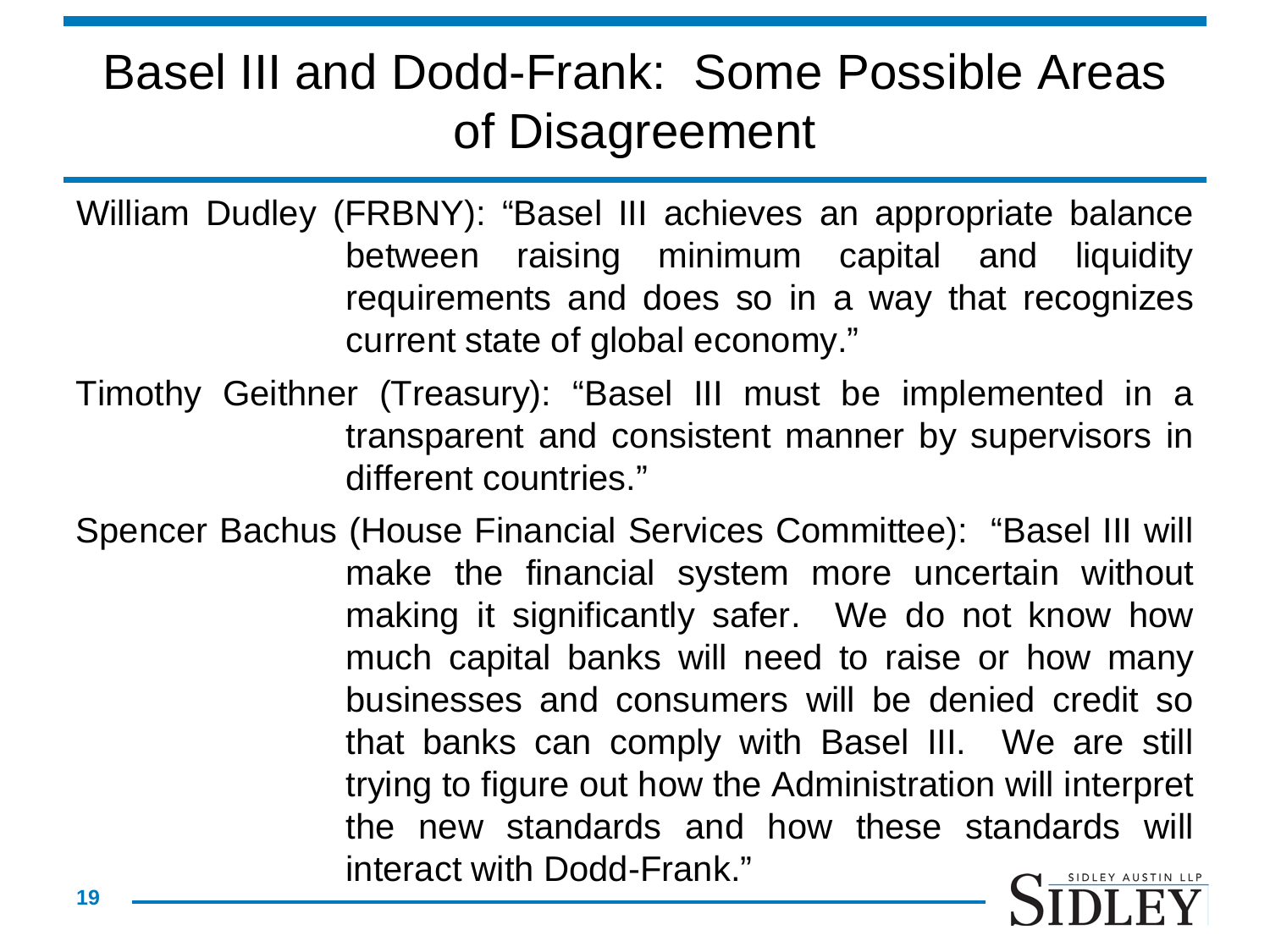#### Challenges in Reconciling the Dodd-Frank Act and Basel III in the U.S.

- Basel III calls for the Basel Committee and the Financial Stability Board to develop a higher "loss absorption" capital charge for "systemically important banks." The Dodd-Frank Act calls for the U.S. Financial Stability Oversight Council to designate certain firms as systemically important.
- The standards required by the Dodd-Frank Act for systemically important institutions are in some respects more stringent than those contemplated by the Basel Committee and the Financial Stability Board.
- The transition to stricter asset risk weightings contemplated by Basel III for trading, derivatives and securitization activities (which rely in part on external ratings) will need to be reconciled with the Dodd-Frank Act requirement to remove external credit ratings from capital adequacy standards.

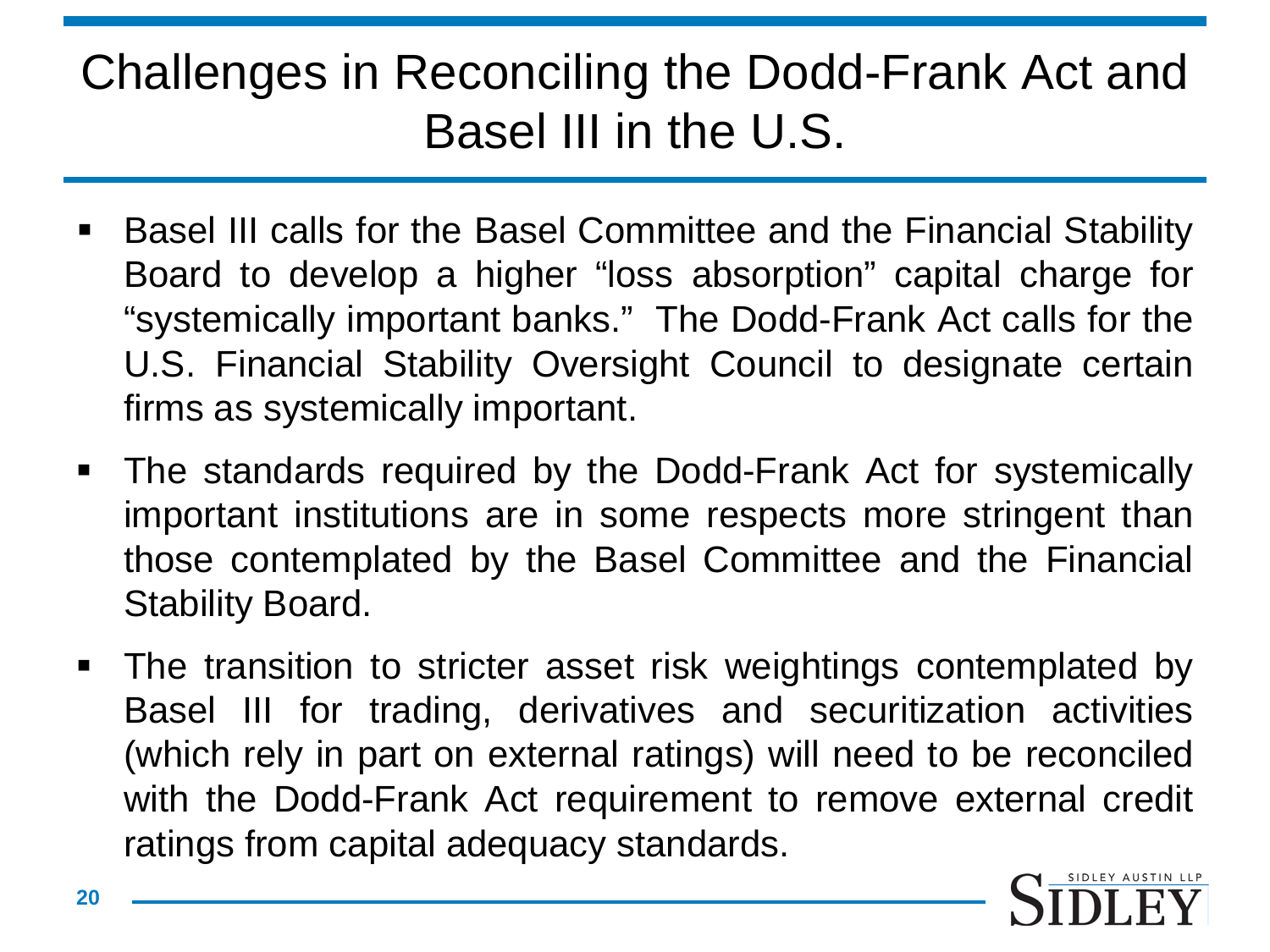#### U.S. Approach to Securitization Risk Retention

- Dodd-Frank Act requires securitizers of asset-backed securities to maintain 5% of the credit risk in assets that are transferred, sold or otherwise conveyed through issuance of asset-backed securities.
- In contrast to EU approach in Article 122a (under CRD II) where obligation to impose retention is placed on investor, the U.S. places obligation on "securitizers" and "originators."

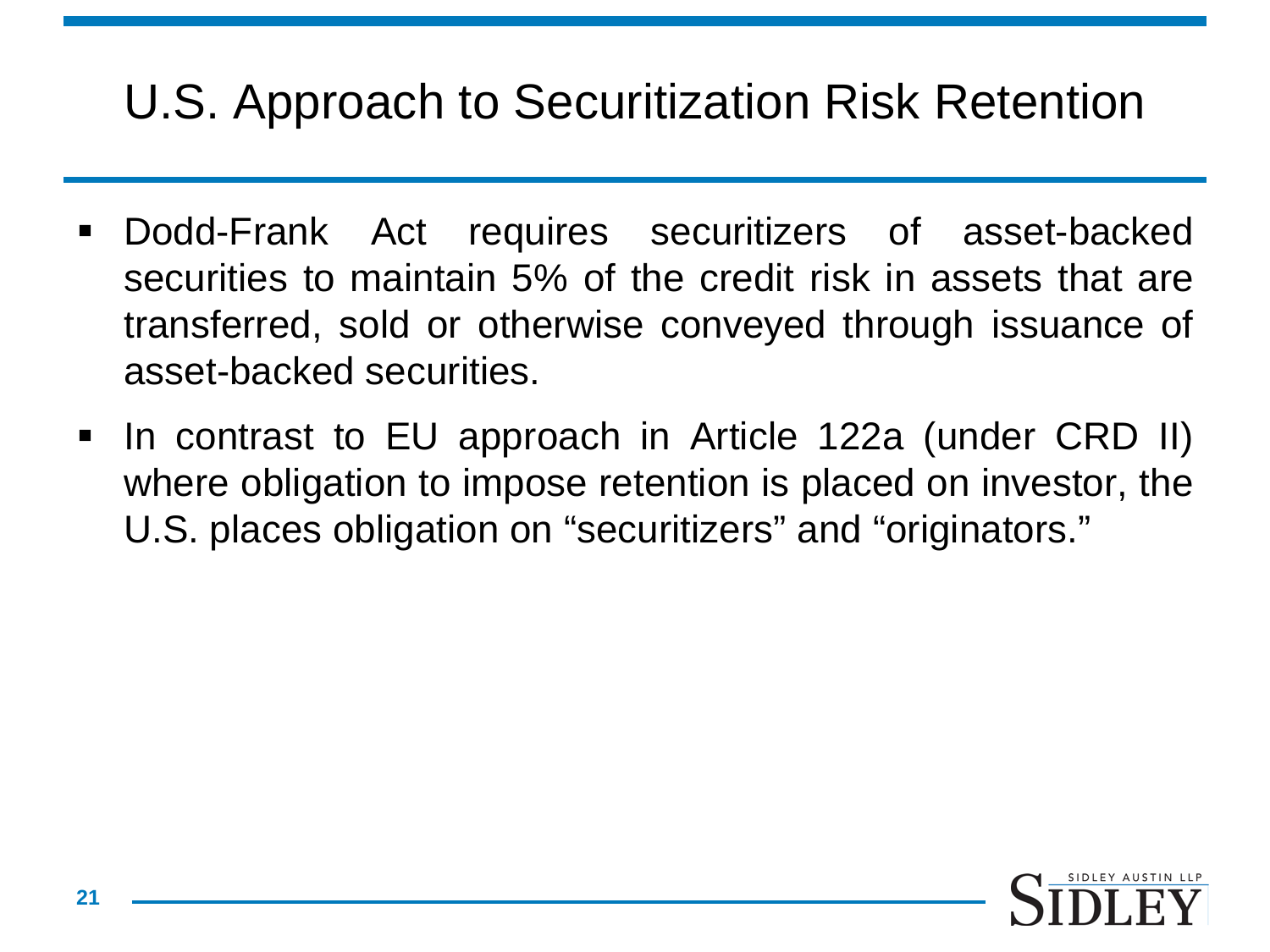# Liquidity and Leverage Requirements in the U.S.

- Dodd-Frank Act imposes the leverage standards that currently apply to FDIC-insured depository institutions on U.S. bank holding companies, including U.S. intermediate holding companies of foreign banking organizations.
- It is not yet certain that the Basel III concepts of a global liquidity coverage ratio ("LCR") and a net stable funding ratio will be fully implemented by U.S. regulators.
- Dodd-Frank Act includes provisions designed to ensure systemic liquidity in times of crisis. Emergency lending programs are required to provide liquidity to the financial system as a whole and not to a single or specific entity.
- **If is likely that there will be some implementation differences** between Basel III liquidity and leverage requirements and Dodd-Frank liquidity and leverage requirements.

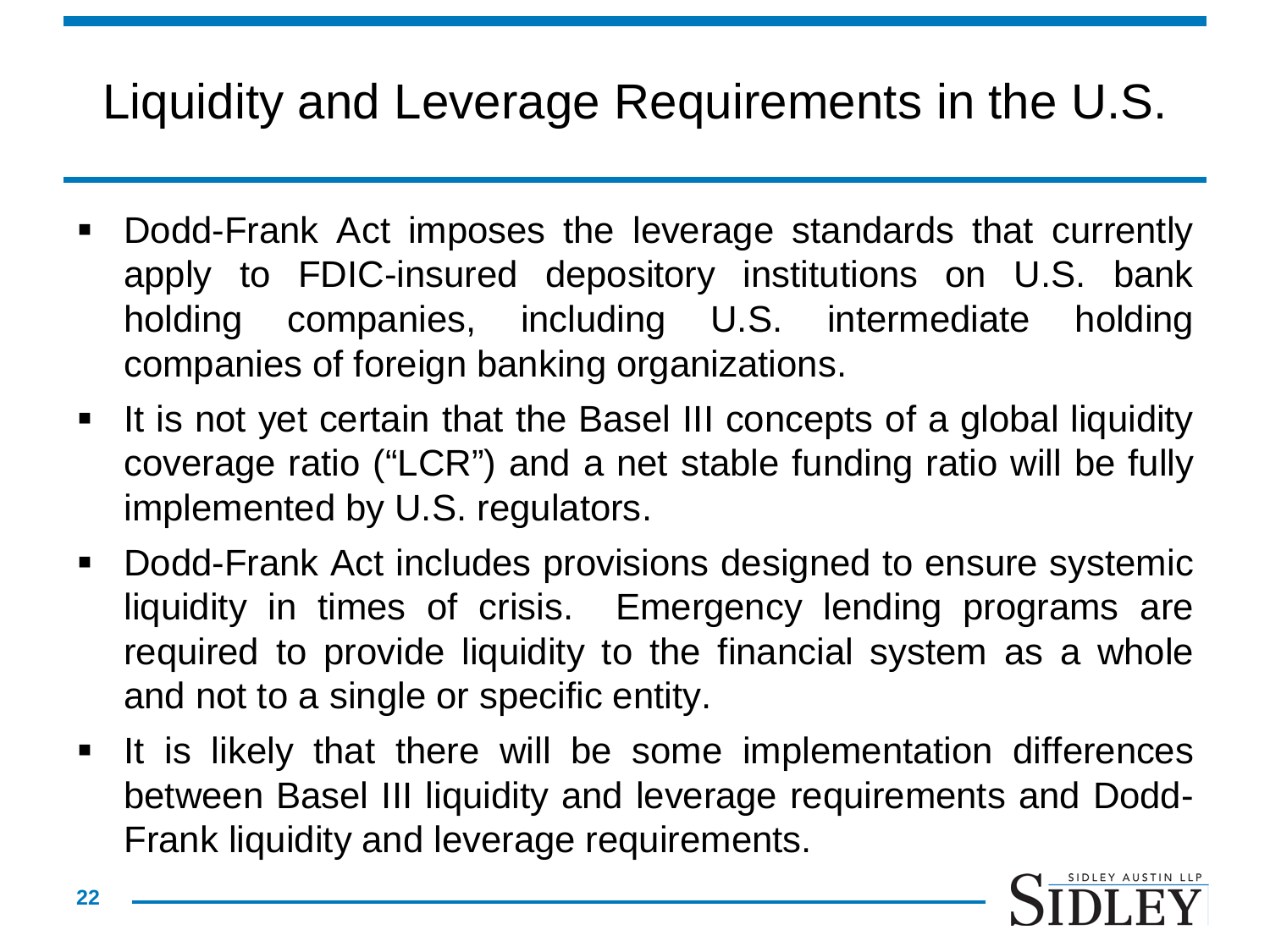#### Systemically Important Financial Institutions ("SIFIs")

- Financial Stability Board ("FSB") views global SIFIs as "institutions of such size, market importance and global interconnectedness that their distress or failure would cause significant dislocation of the global financial system and adverse economic consequences across a range of countries".
- G20 Seoul Summit (November 2010) endorsed FSB's view.
- Basel Committee will develop by end-2010 a provisional methodology regarding quantitative and qualitative indicators for SIFIs and complete a study by mid-2011 of additional loss absorbency requirements for SIFIs.

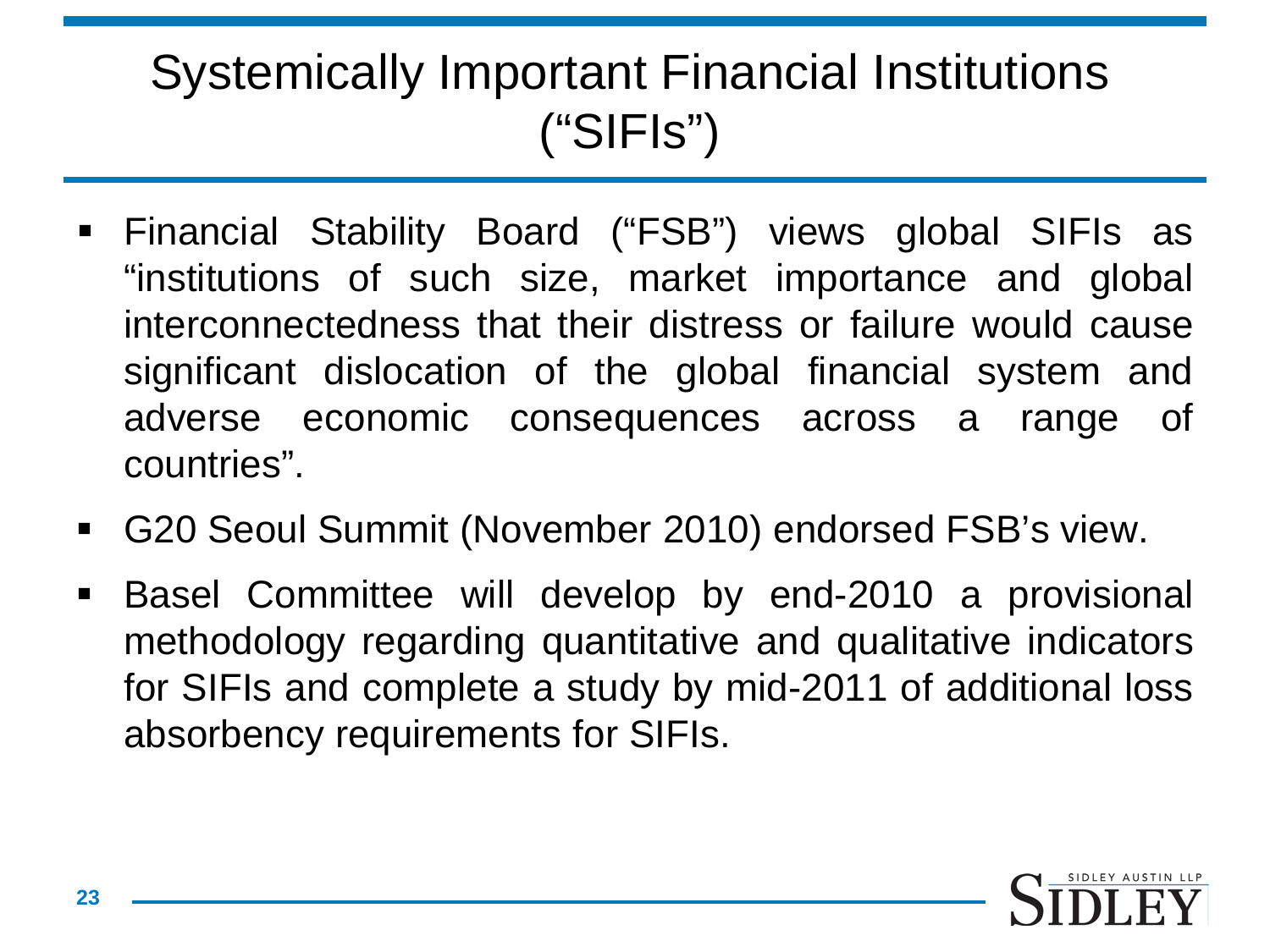### Systemically Important Financial Institutions – U.S.

- Dodd-Frank Act establishes the Financial Stability Oversight Council ("FSOC") that is to designate companies that pose a threat to the financial stability of the United States. Such "systemically important" companies are to be subject to Federal Reserve supervision and prudential oversight.
- Bank holding companies with \$50 billion or more in assets will be automatically designated as "systemically important."
- The definition of large bank holding companies that might be deemed to be systemically important does not specifically include or exclude foreign banking organizations ("FBOs"). The prevailing view is that FBOs will be included if they have \$50 billion or more in assets in the U.S. that relate to certain U.S. – based banking and trading activities.

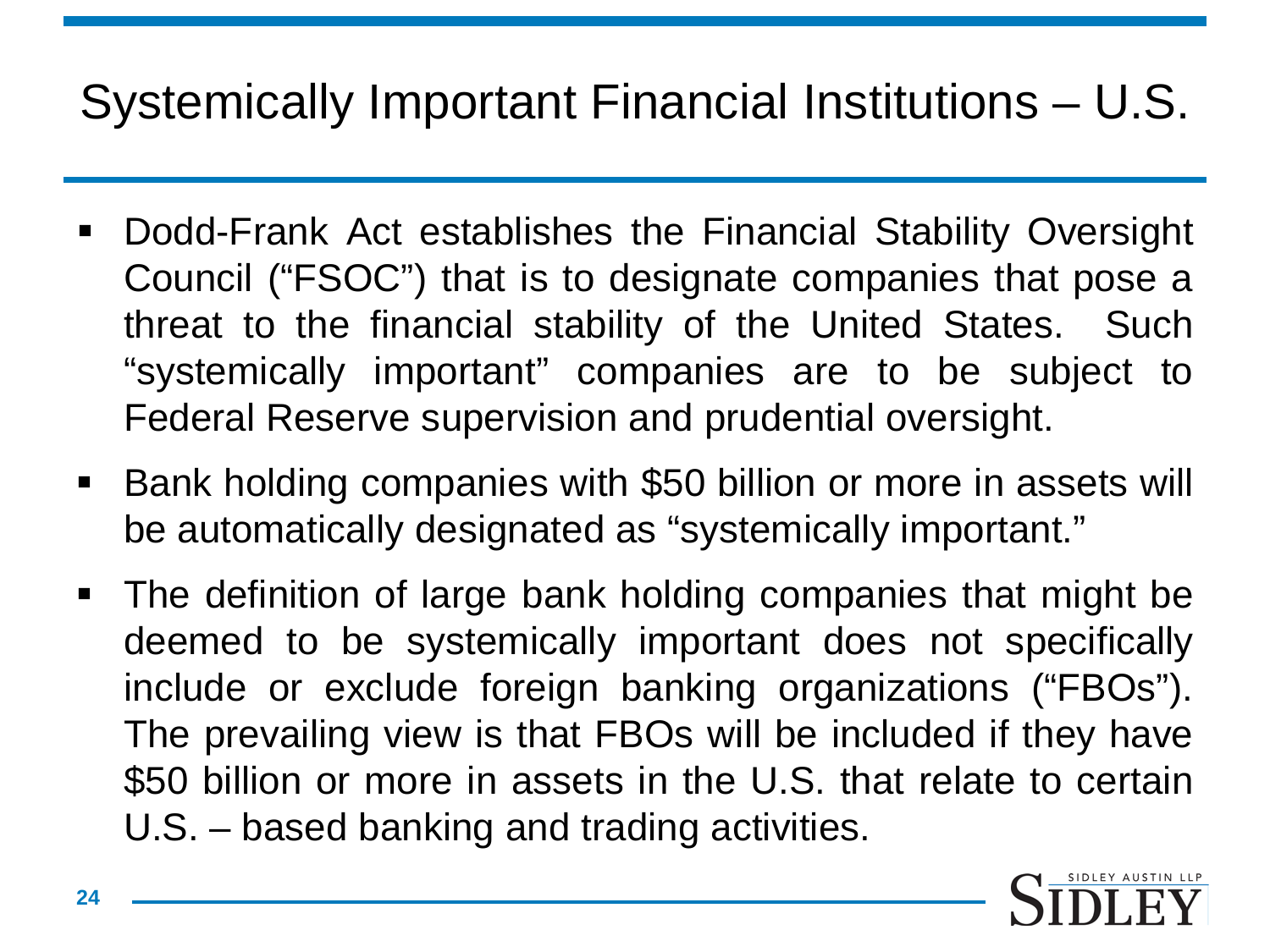## Implications and Consequences of Basel III

- New prudential standards may reduce profits significantly at the biggest U.S. banks.
- Higher capital ratios will likely constrain growth of:
	- **lending**
	- bank businesses and balance sheets
	- bank profits, dividends and bonuses
	- the economy
- Regulators want smaller and more "boring" banks.

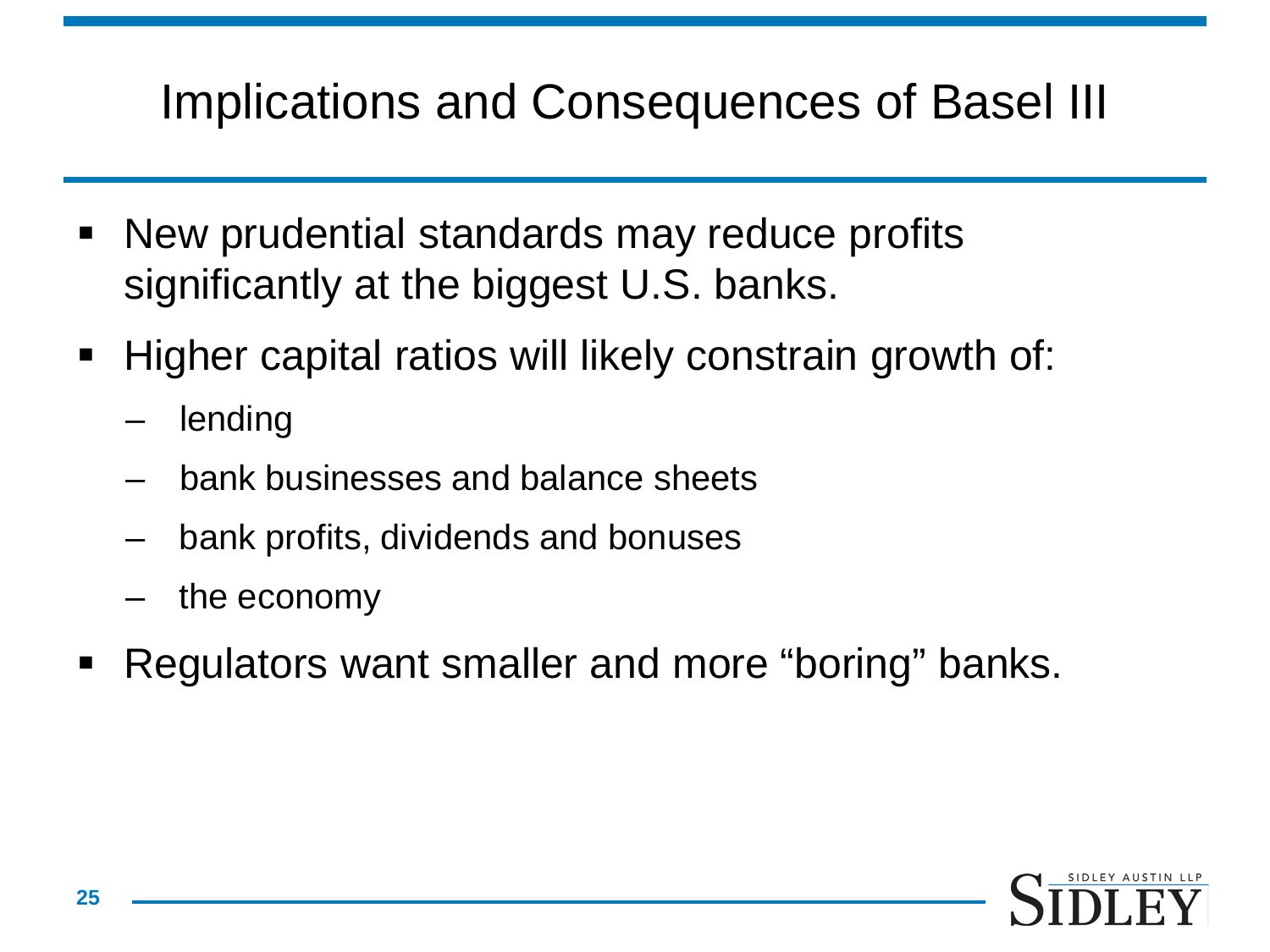### Implications and Consequences of Basel III

- Capital conservation to be paramount.
- Banks should be structured for their safety and long-term success, not for tax, regulatory arbitrage or any other short-term purposes.
- But new regime will create strong incentives for innovative regulatory arbitrage and balance sheet "management".

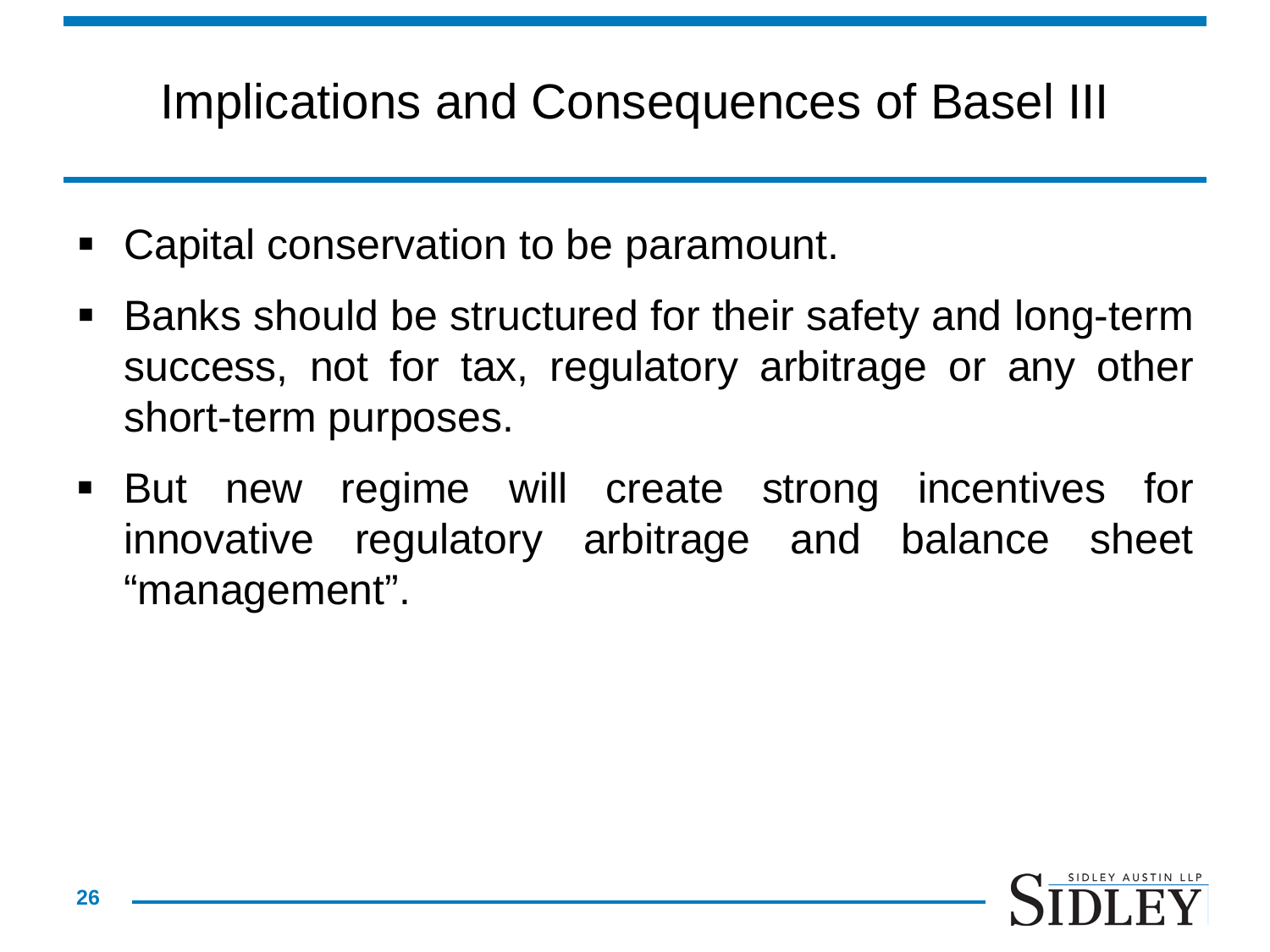### IV. Regulatory Oversight

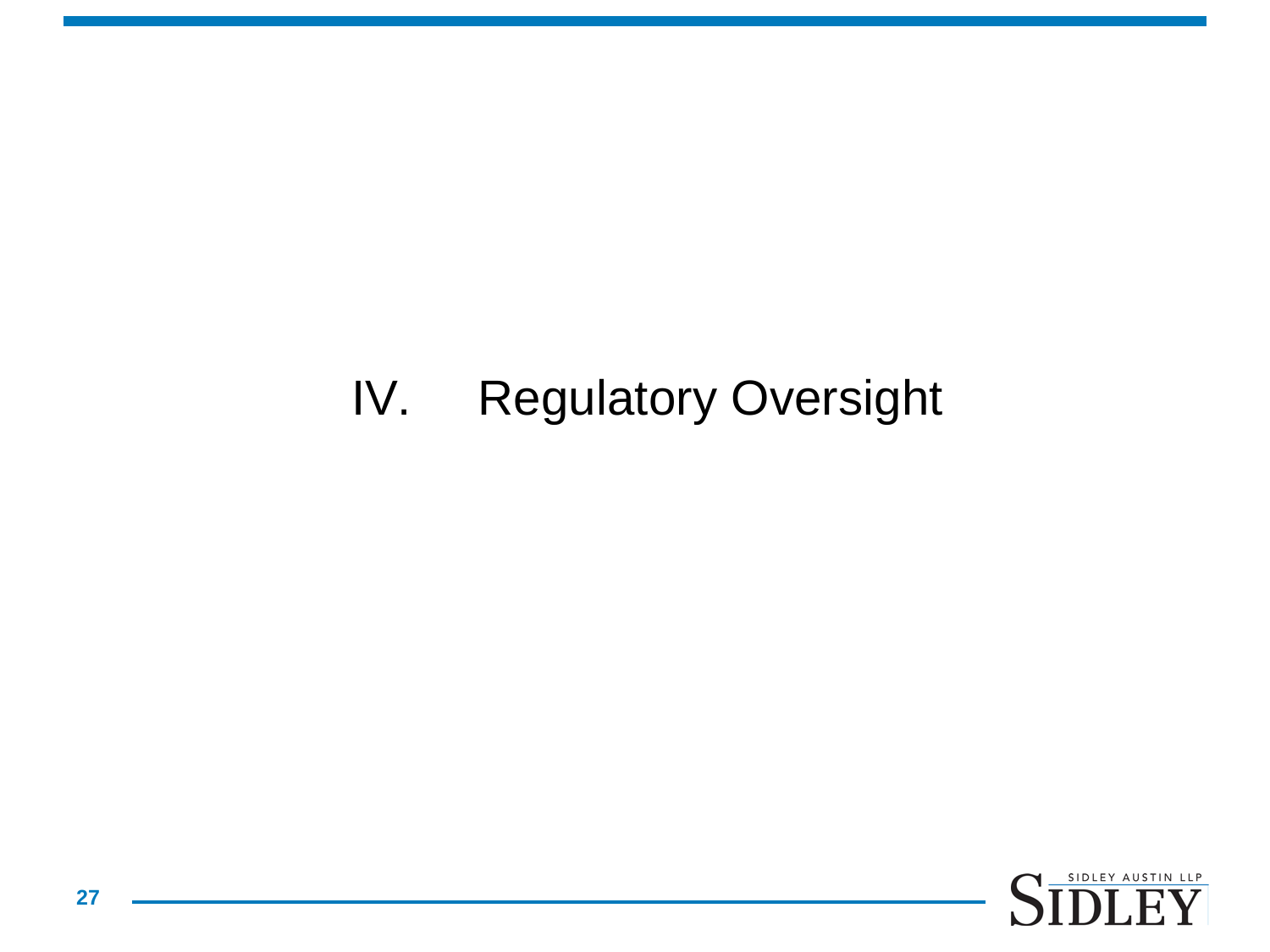### Regulatory Oversight – Key Initiatives

- **Remuneration**
- **Short Selling**
- Volcker Rule
- **OTC Derivatives Reform**
- **Investment Advisors / Asset Managers**

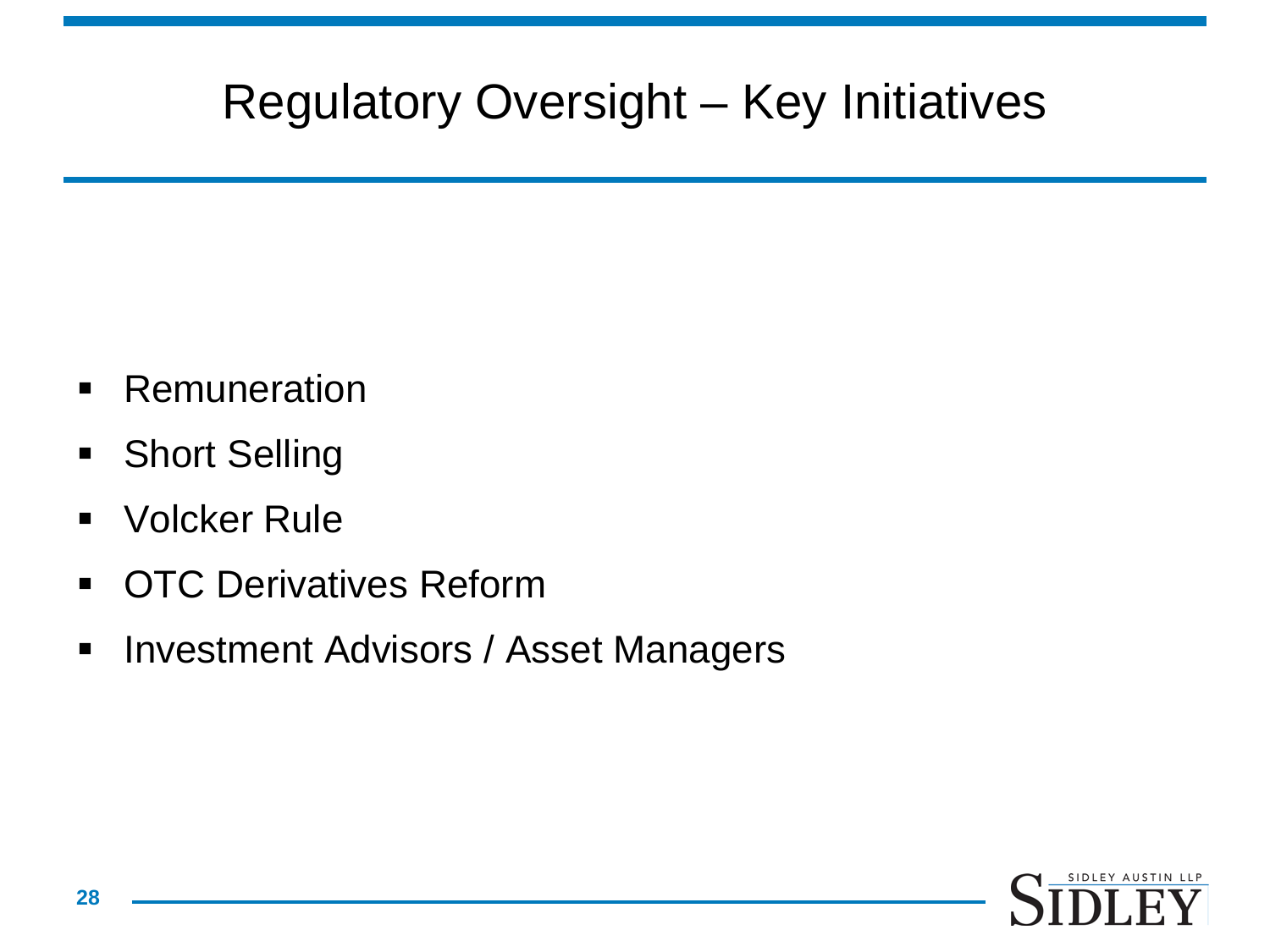#### Remuneration – U.S. Dodd-Frank Act

- Does not impose precise limits and prohibitions on compensation. Principlesbased provisions will be implemented by regulation. Dodd-Frank Act gives regulators the authority to set rules for compensation of senior employees of financial institutions but does not mandate regulation of pay levels.
- Requires federal regulators to issue rules requiring companies to disclose the relationship between executive compensation and the company's financial performance.
- Requires federal regulators to issue regulations that will (i) require reporting of the structure of all incentive-based compensation arrangements, and (ii) prohibit incentive-based compensation arrangements that encourage inappropriate risks.
- Requires SEC to issue rules directing national securities exchanges to require that all members of a listed company's compensation committee be independent.
- On June 21, 2010, the FRB, the OCC and the FDIC issued a final guidance on compensation that emphasized balance between risk and financial results.

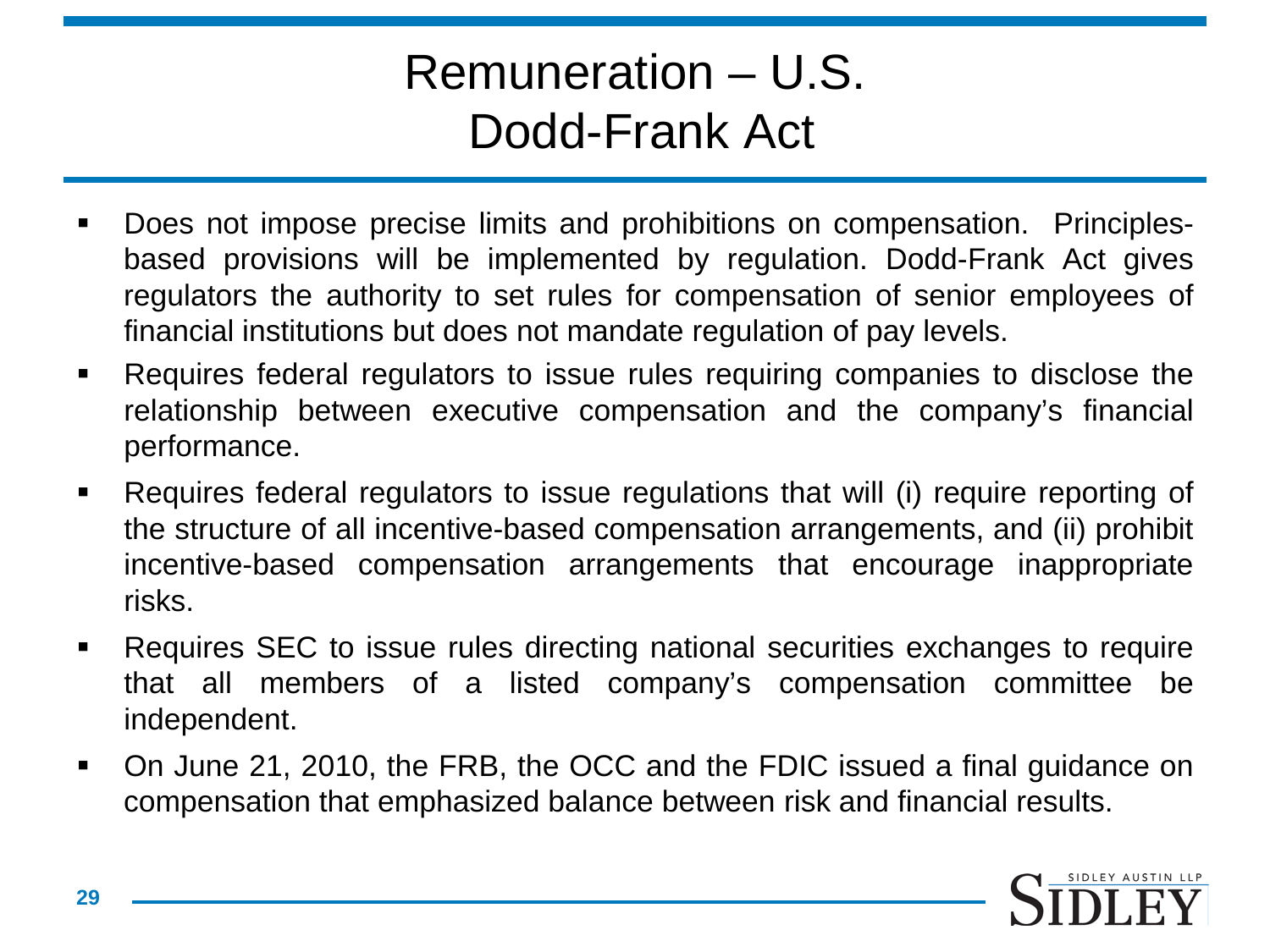# Remuneration – EU/UK

- **EU rules** (part of CRD III, effective **January 1, 2011**)
	- Upfront cash bonuses to be capped at 30% of total bonus (20% if the bonus is "particularly large")
	- 40%-60% of the bonus must be deferred for at least three years
	- At least 50% of the bonus to be paid as "contingent capital" (*i.e.* to be clawed back in case of bank difficulties) and shares
- **UK**
	- Proposed new rules implement the EU requirements
	- New rules will apply to all banks, CAD firms and branches of non-EEA firms
	- Applicable to "Code Staff" (*e.g.* senior management and people with significant influence); firms are required to identify such staff
	- *De minimis* concession: if the total remuneration is under £500,000 and bonus is less than 33% (currently 25%) of the total remuneration, the new rules on remuneration structures will not apply.
	- Final rules are expected December 2010 following publication of CEBS guidelines.
	- Consulting on reporting requirements.

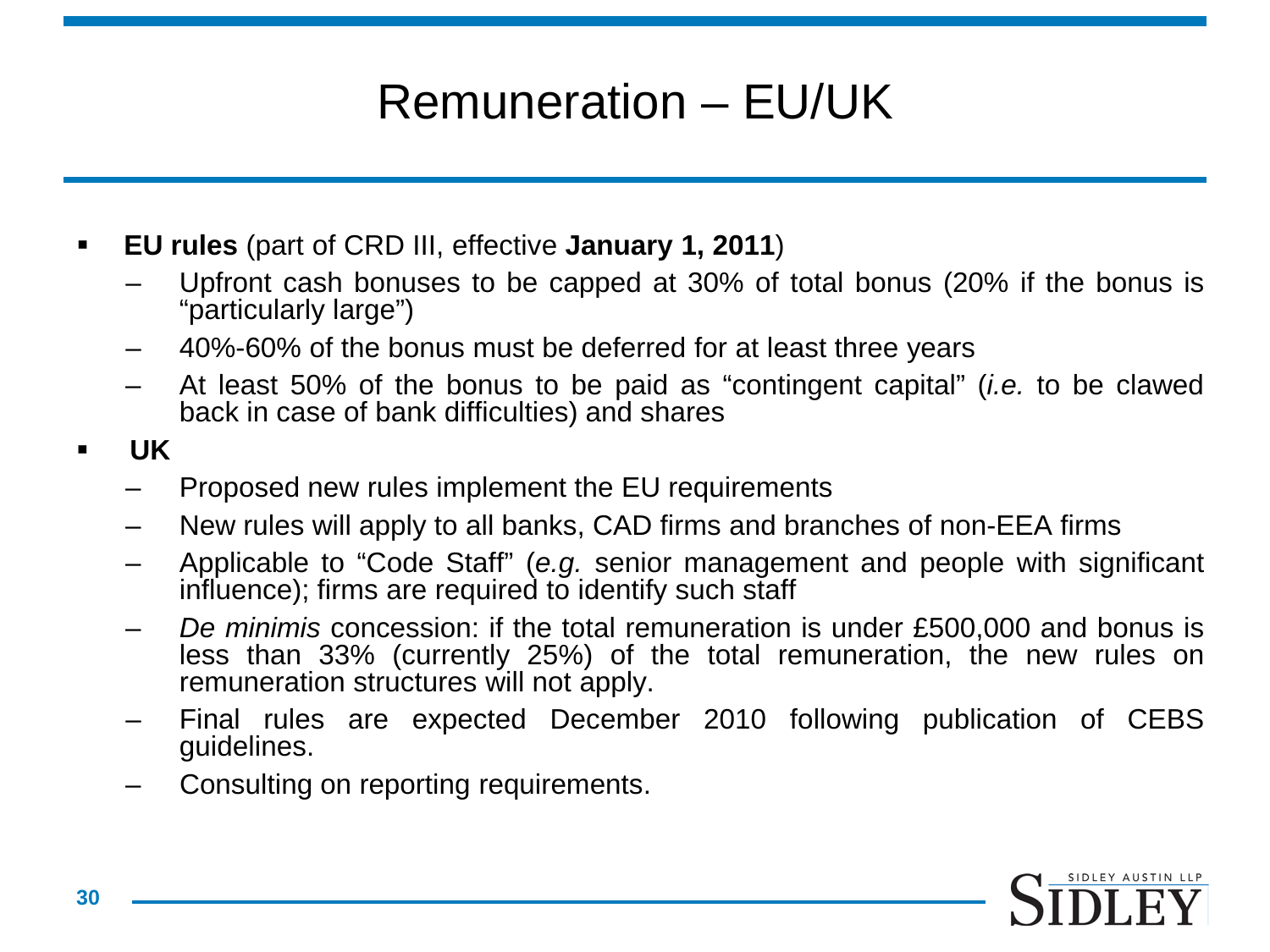# Short Selling – U.S.

- Dodd-Frank Act characterizes manipulative short-selling as an unlawful activity.
- Dodd-Frank Act authorizes SEC to address manipulative short-selling through the adoption of rules that include enforcement options.
- SEC is required by Dodd-Frank Act to adopt rules for public disclosure (on a monthly basis) of short sales by investment managers who are subject to Section 13(f) of the Securities Exchange Act of 1934.
- Brokers must notify customers that they may elect not to allow their securities to be used in connection with short sales and brokers must disclose that they may receive compensation for lending their customers' securities.
- Dodd-Frank Act requires the SEC to promulgate rules designed to increase the transparency of information available with respect to the lending or borrowing of securities.

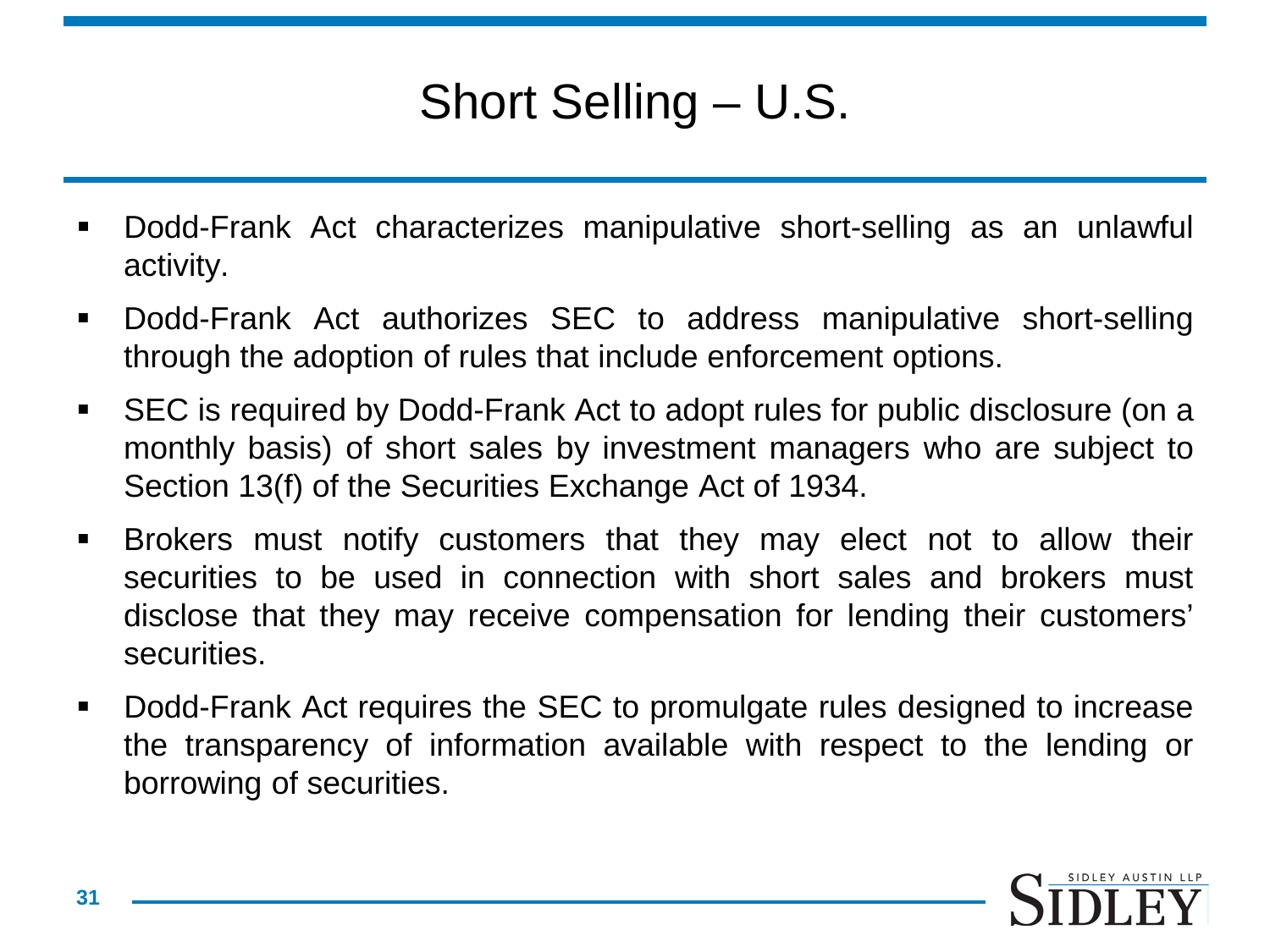# Short Selling - EU

- Status and Timing
	- September 15, 2010, European Commission published a proposal for Regulation on Short Selling and Credit Default Swaps following consultation (unlike Directive, Regulation will be directly applicable)
	- Proposed to apply from **July 1, 2012**.
- **Main Proposals** 
	- All MiFID financial instruments, sovereign debt and related derivatives, traded on an EU "trading venue" (*i.e.* regulated market/MTF) are caught.
	- Disclosure either to national regulators or the market when net short position exceeds certain thresholds (no public disclosure required for sovereign debt and uncovered CDS relating to a sovereign).
	- Naked short sales: investor must have either: (i) borrowed the instruments concerned; (ii) entered into an agreement to borrow them; or (iii) had an arrangement with a third party who has located and "reserved" them so that they are delivered by the settlement date.
	- No ban on naked CDS, but regulators have right to obtain information and impose restrictions.
	- Member State regulators are given various emergency powers (*e.g.* temporary ban on short selling of all financial instruments).

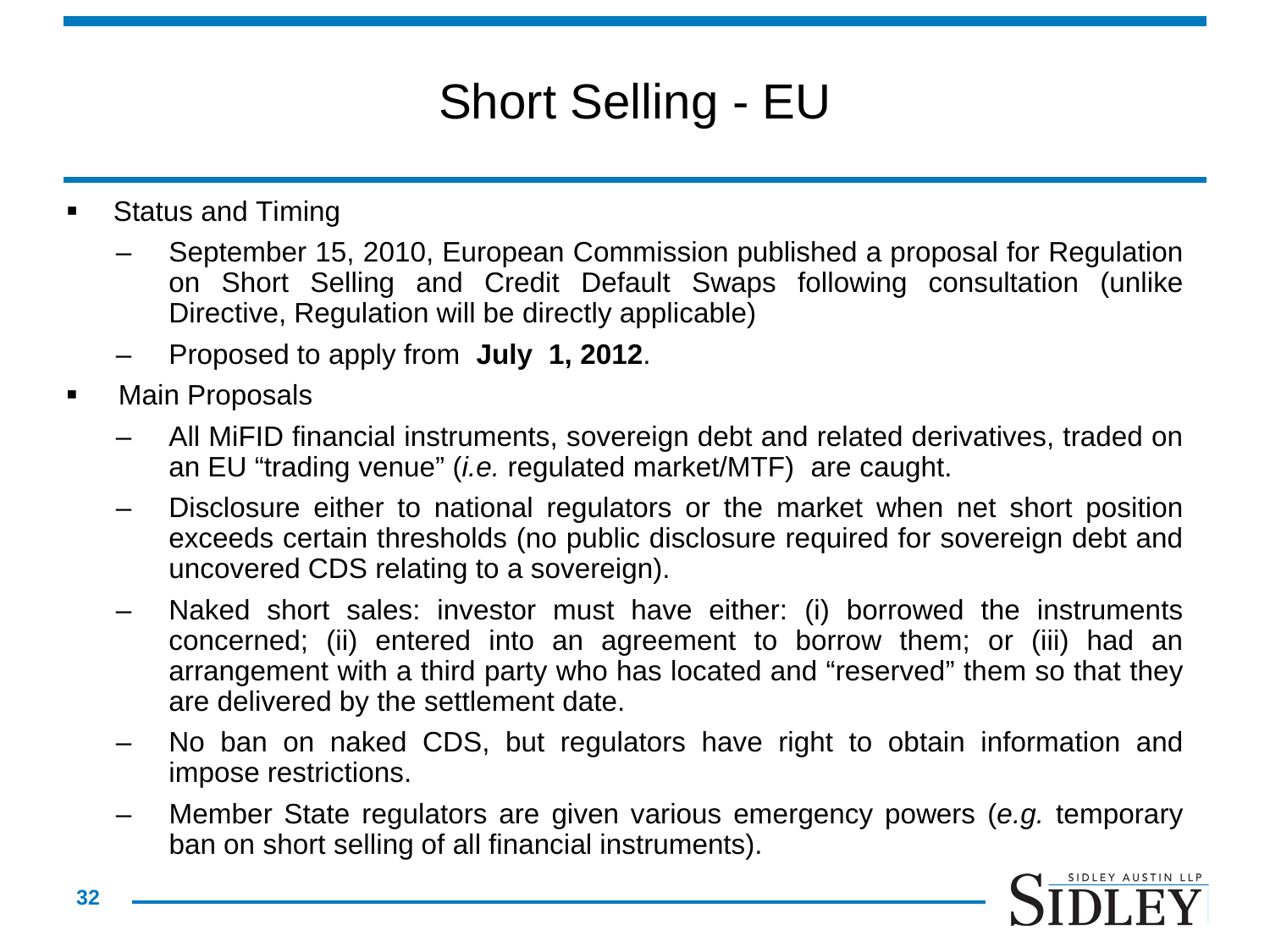### U.S. Volcker Rule - Proprietary Trading

- Prohibits a "banking entity" from engaging in proprietary trading, subject to certain exceptions.
- Banking entities must dispose of prohibited investments within two years after the Volcker Rule requirements become effective, subject to up to three possible one-year extensions.
- "Banking entity" is defined as:
	- any insured depository institution;
	- any company that controls an insured depository institution;
	- any company treated as a bank holding company under Section 8 of the International Banking Act of 1978; and
	- any affiliate or subsidiary of such entity.

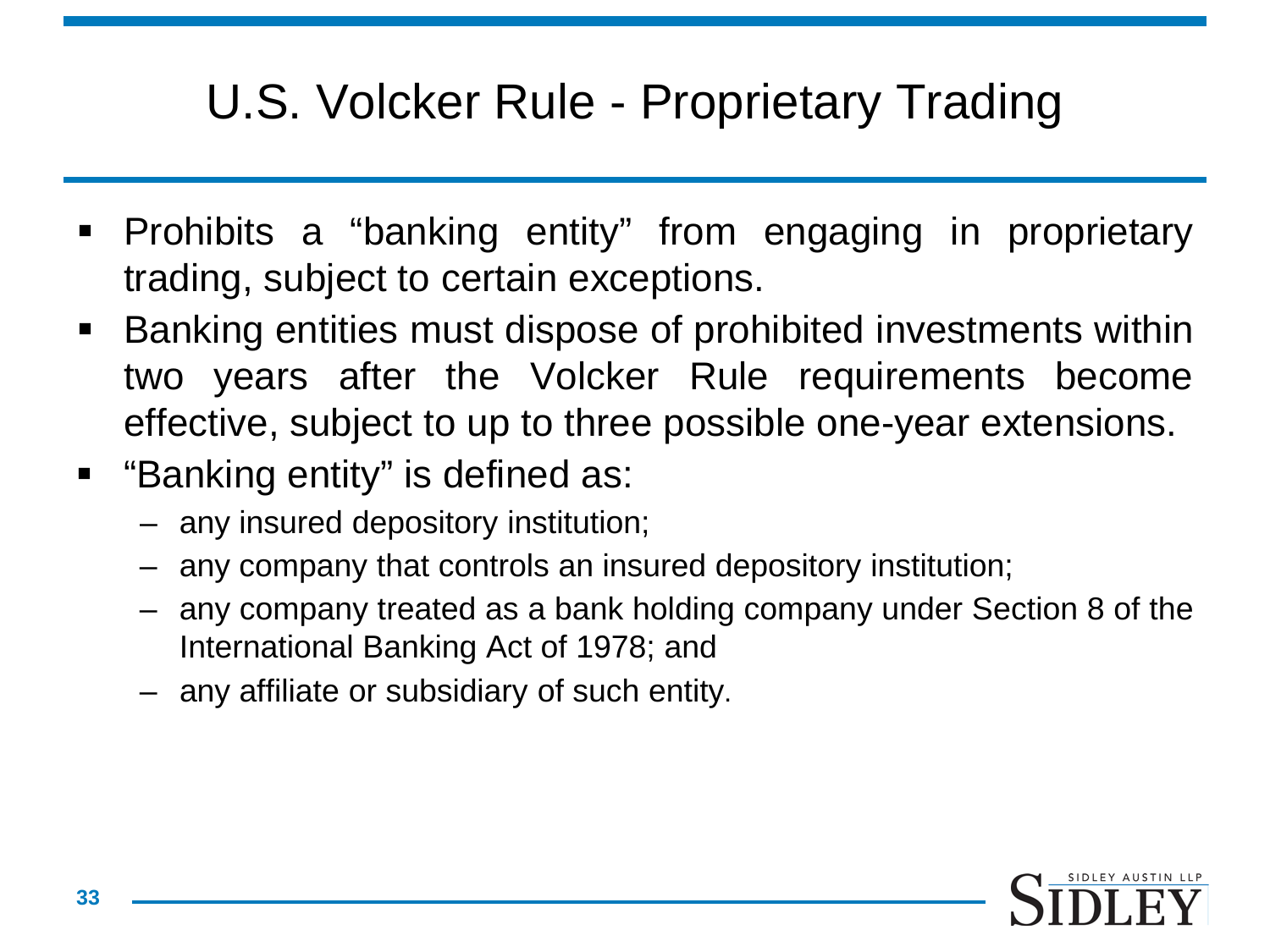### U.S. Volcker Rule - Proprietary Trading

- "Proprietary trading" is defined as engaging as a principal for a banking entity's trading account in any transaction to purchase or sell, or acquire or dispose of, any security, derivative, contract of sale of a commodity for future delivery, any option on a security, derivative or contract, or other security or financial instrument determined by regulation.
- Proprietary trading includes only trading for the "trading book" banking book not affected.
- The prohibition on proprietary trading does not appear to apply to trading conducted through or at the Head Office of a foreign banking organization. However, we cannot be certain until the final implementing regulations are adopted.

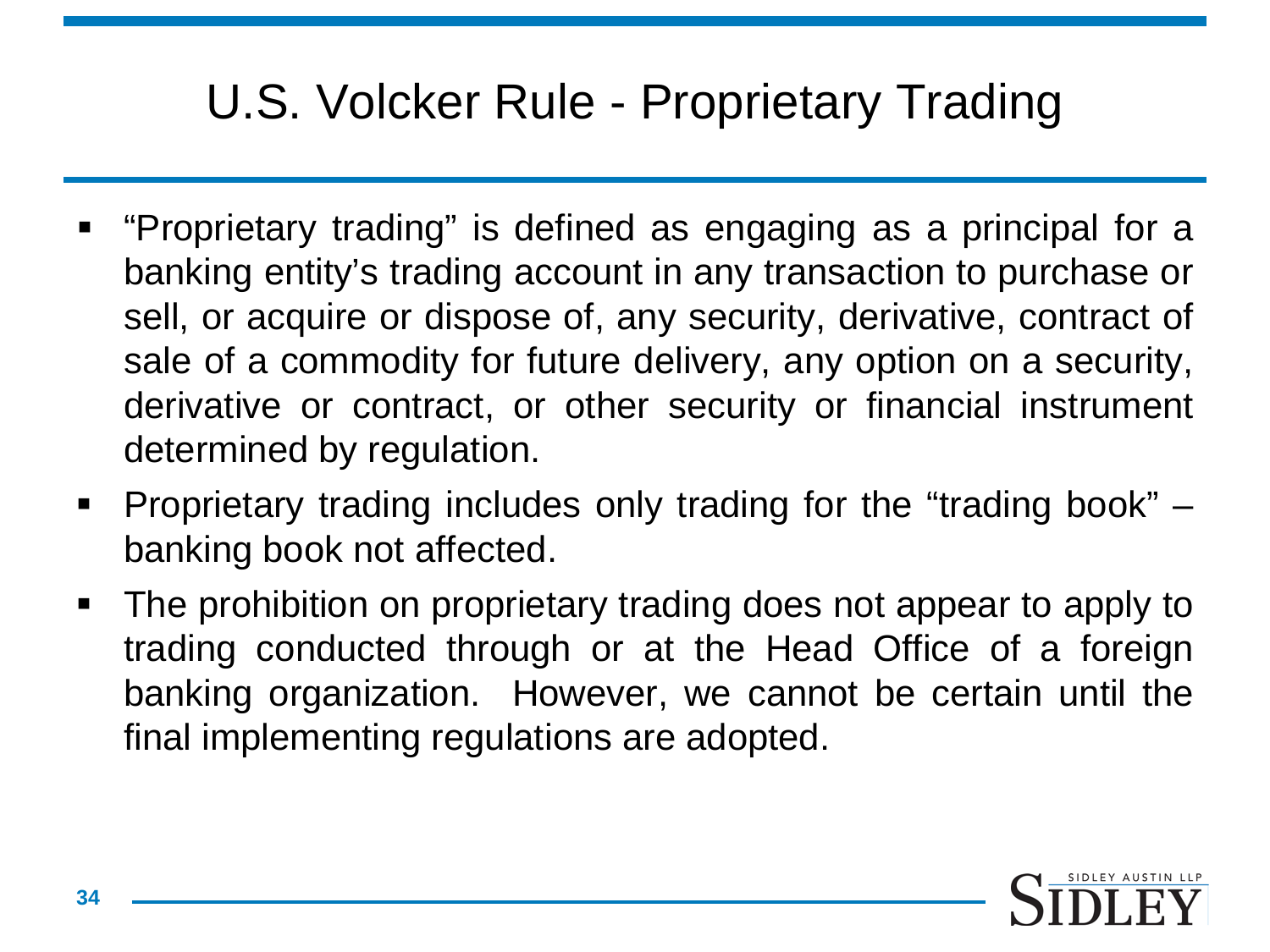U.S. Volcker Rule - Sponsoring or Investing in Hedge Funds and Private Equity Funds

- **Prohibits banking entities from sponsoring or investing in a** hedge fund or private equity fund, subject to certain exceptions.
- The "funds" include any investment company that is exempt from registration under Sections 3(c)(1) or 3(c)(7) of the Investment Company Act of 1940 or similar funds as determined by the regulators.
- **E** "Sponsoring" is defined as:
	- serving as a general partner, managing member or trustee of a fund;
	- selecting or controlling a majority of the fund's directors, trustees or management; or
	- sharing the same name or variation of the same name as the fund.

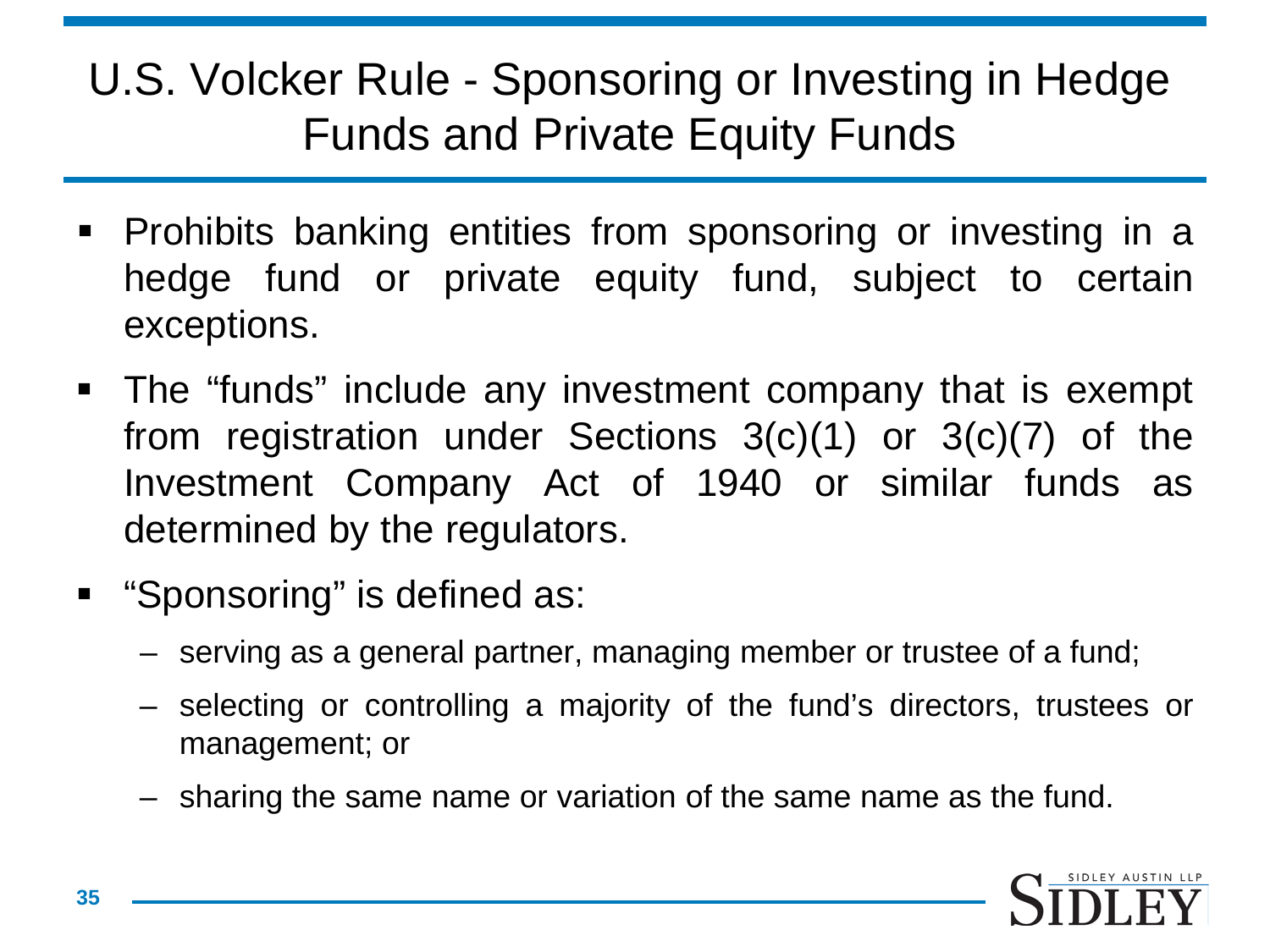#### U.S. Volcker Rule - Sponsoring or Investing in Hedge Funds and Private Equity Funds

- The prohibition does not apply to certain activities including in connection with trust or investment advisory service.
- A banking entity may make and retain an initial investment in such a private equity or hedge fund if, within one year of the establishment of the fund, the investment is reduced to 3% or less of total ownership interests and the maximum of all such investments by the banking entity is 3% or less of the banking entity's Tier 1 capital.
- One important exception to the Volcker Rule is for activities conducted by a foreign company solely outside the U.S., provided that no interest in a hedge fund or private equity fund in which the company invests or sponsors is offered for sale to a U.S. resident.

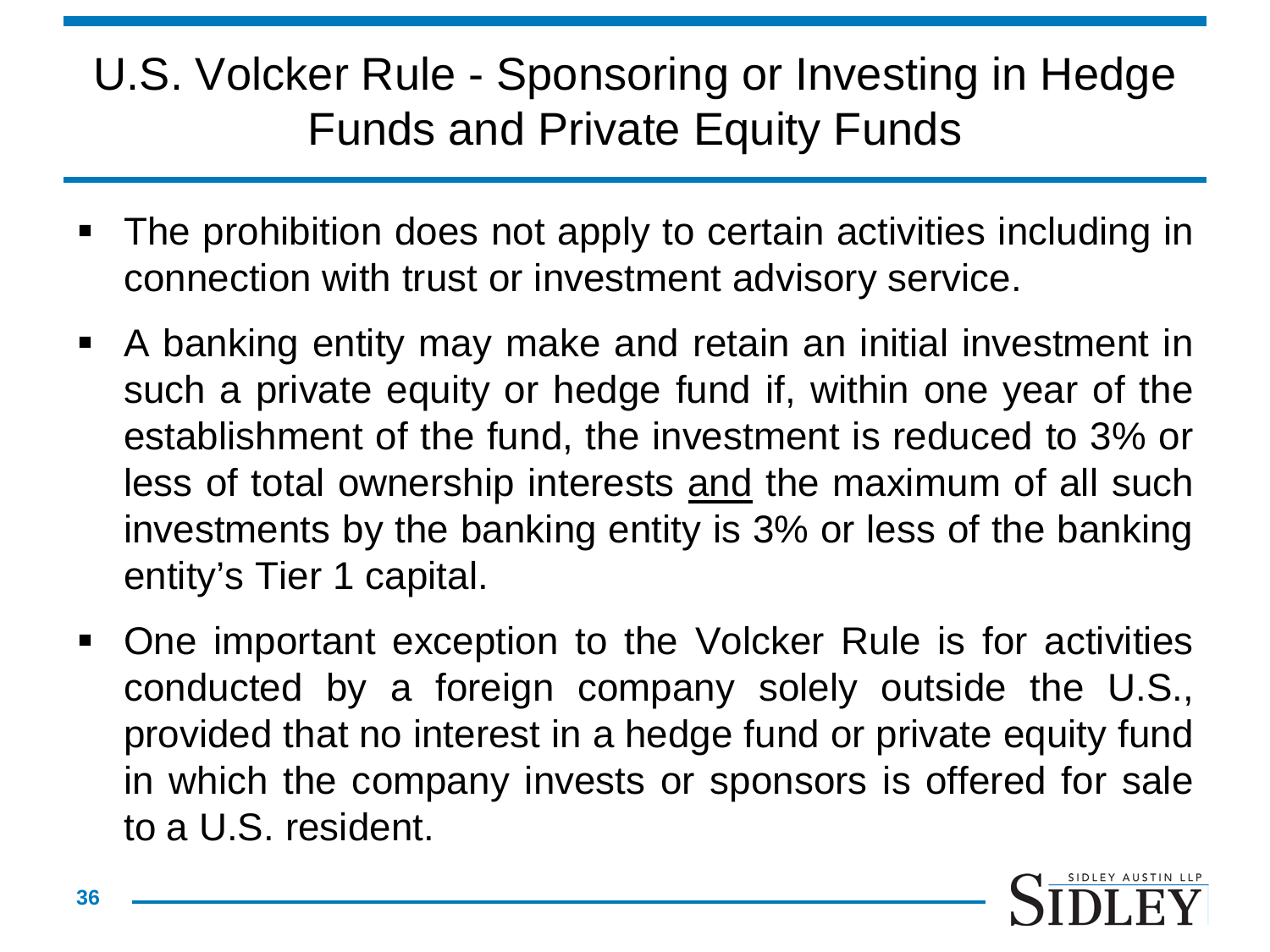#### OTC Derivatives Reform - EU

- Status and Timing
	- Sept 15, 2010, European Commission published a proposal for Regulation on OTC Derivatives, Central Counterparties and Trade Repositories.
	- Proposed to apply from **end-2012**.
- Main Proposals
	- All standardized OTC derivatives should be cleared through central counterparties.
	- All non-centrally cleared OTC derivatives should be reported to trade repositories.
	- All financial firms and certain non-financial firms (*e.g.* corporate entities) must clear eligible OTC derivatives through CCPs.
	- CCPs need to comply with relevant standards (*e.g.* segregation of assets and portability).
	- Bespoke/illiquid derivative contracts continue to be bilaterally traded with possible higher collateral and margining requirements.

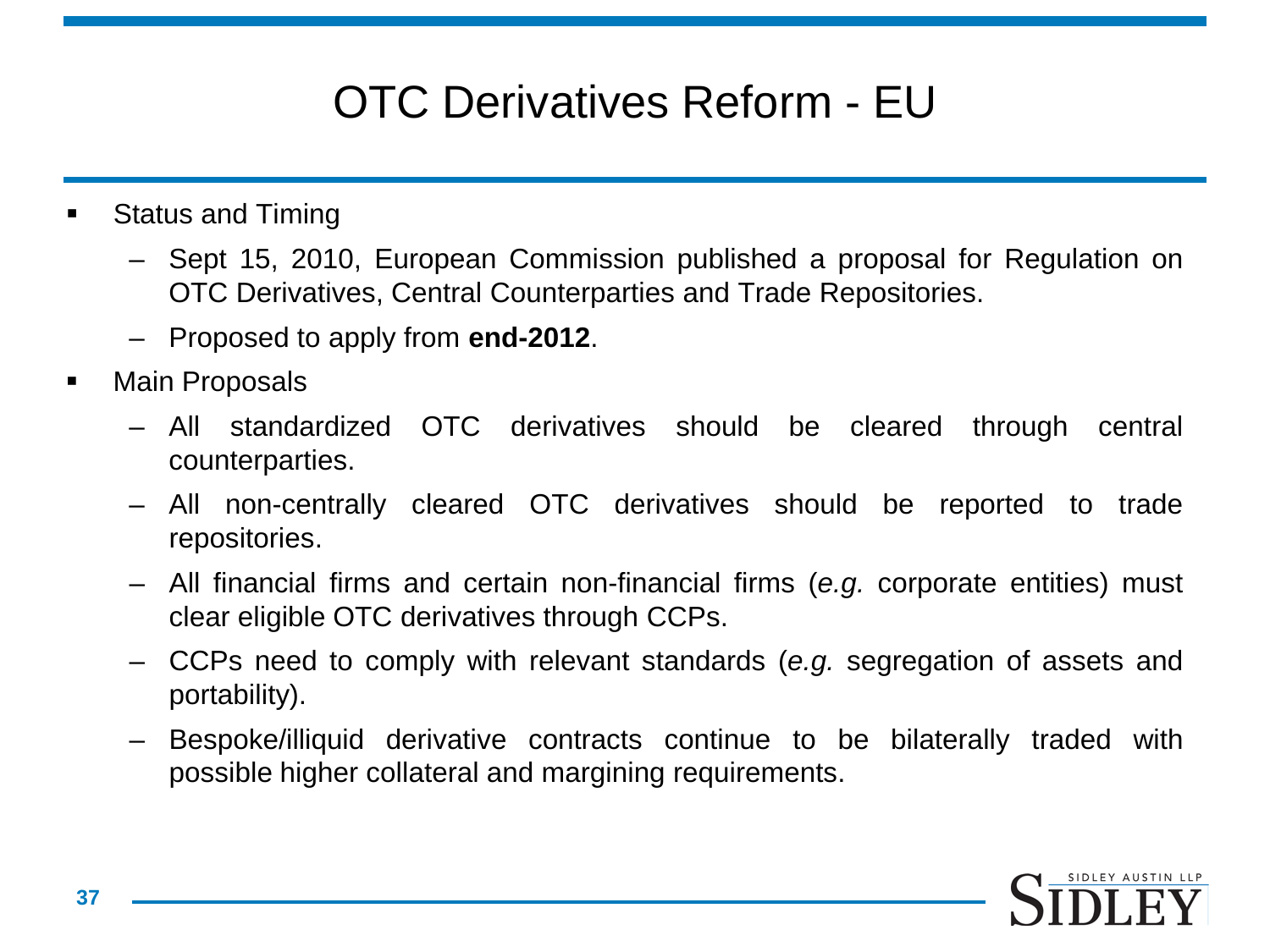### OTC Derivatives Reform – U.S. Dodd-Frank Act

- Brings comprehensive regulation to the U.S. OTC derivatives markets and eliminates exemptions for OTC derivatives transactions provided by the Commodity Futures Modernization Act of 2000 ("CFMA").
- **Provides for central clearing and exchange trading** requirements for most types of swaps.
- Gives the SEC jurisdiction over security-based swaps, the CFTC jurisdiction over non-security-based swaps. SEC and CFTC will share jurisdiction over mixed swaps.
- **Extraterritorial Effect.**
- **E** "Spin-out" provision.

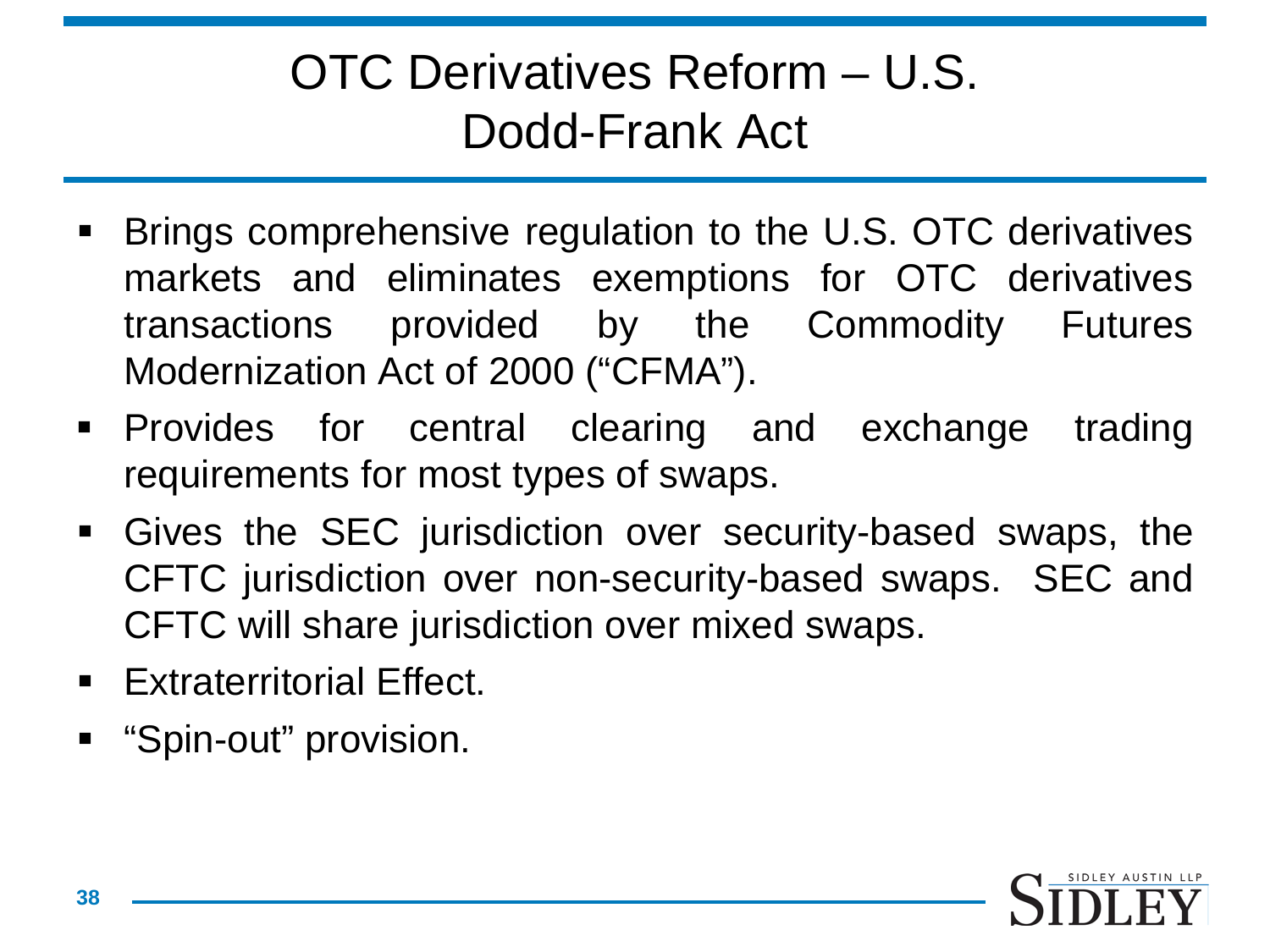#### OTC Derivatives Reform – U.S. Central Clearing and Exchange Trading

- All swaps that CFTC or SEC has determined should be cleared must be submitted to a central clearinghouse.
- All swaps that are subject to the clearing requirement must be executed on an exchange or through a "swap execution facility."
- There will be new regulation of market participants including swap dealers, security-based swap dealers, major swap participants and major security-based swap participants.
- **Exclusions for certain products.**

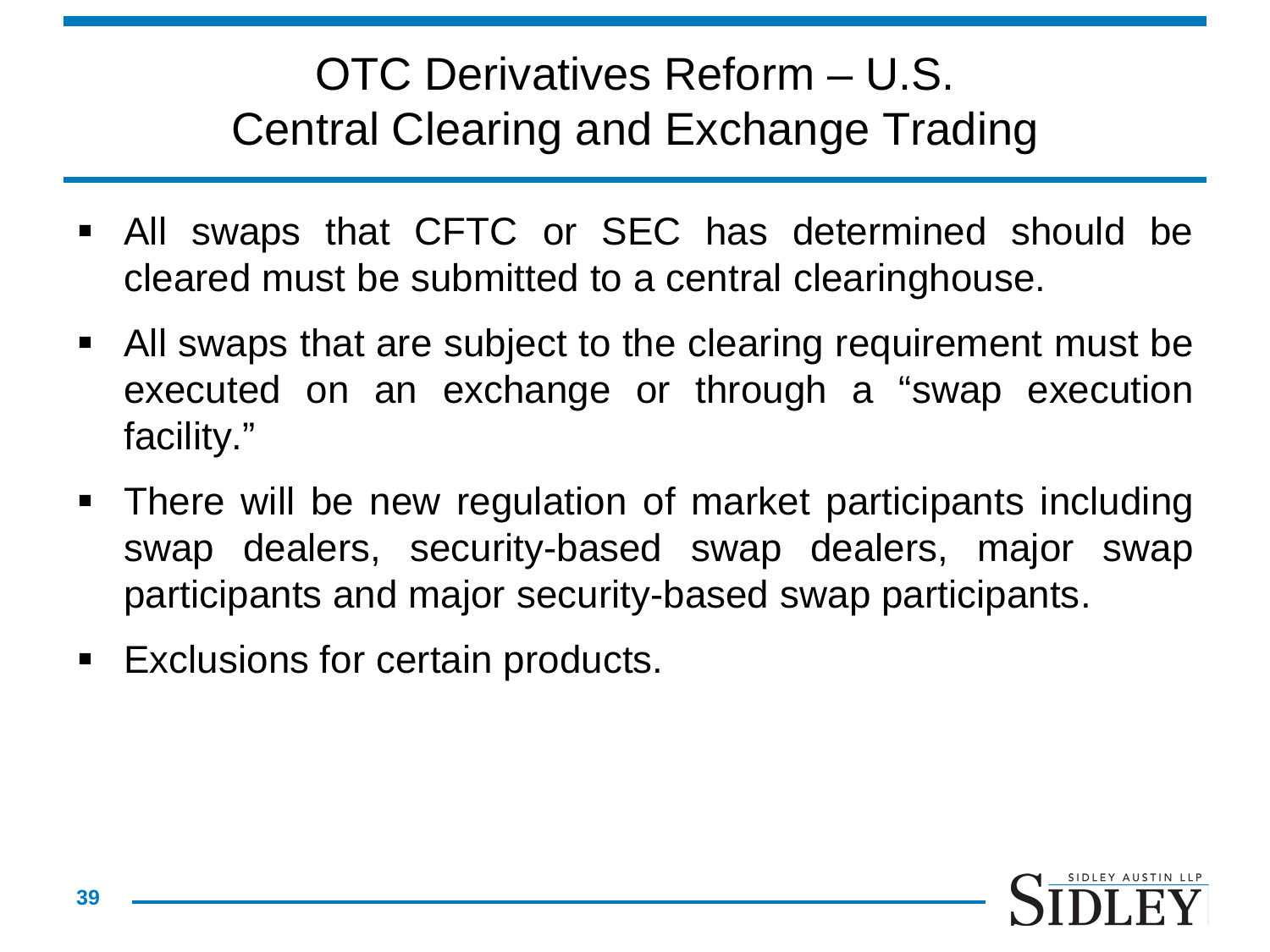# Investment Advisors / Asset Managers – EU

- Directive on Alternative Investment Fund Managers ("**AIFMD**")
	- Nov 11, 2010, the European Parliament voted to adopt the AIFMD.
	- AIFMD expected to be published / come into effect during the first or second quarter of 2011.
	- Member States are then obliged to implement within two years, *i.e.* by 2013.
- Scope
	- AIFMD regulates alternative investment fund managers ("AIFMs"), not alternative investment funds ("AIFs") directly, within the EU.
	- Non-EU AIFMs managing an AIF domiciled in the EU or marketing an AIF (EU or non-EU) to investors in the EU will also be caught.

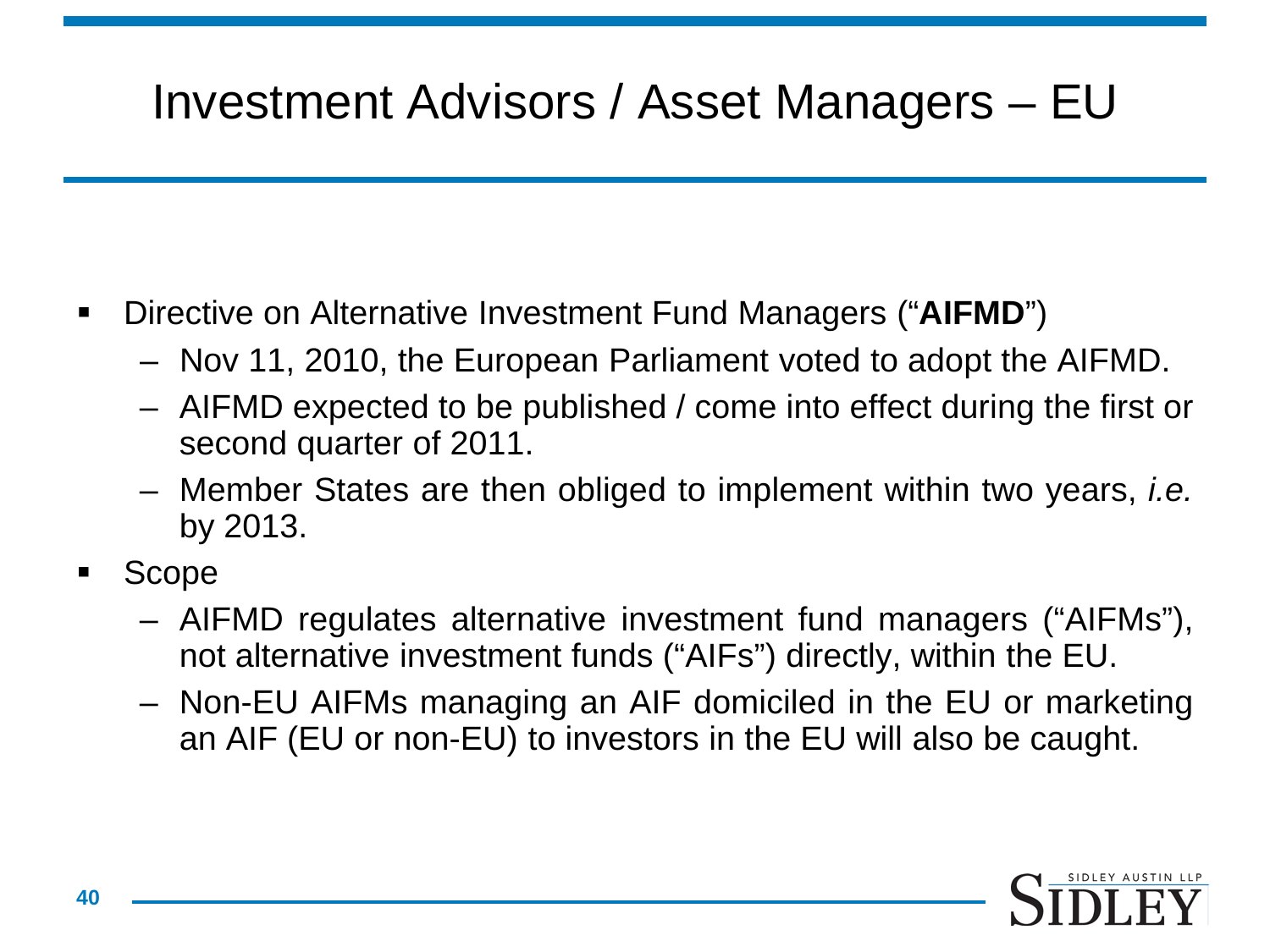### Investment Advisors / Asset Managers – EU

#### Marketing AIFs

- Reverse enquiries by investors will not be caught, *i.e.* passive marketing by AIFMs would not be "marketing" under the Directive.
- Dual marketing regime: AIFMs can market AIFs (EU or non-EU) into (i) individual Member States either under a national private placement regime, or (ii) into all Member States under the EU-wide "passport" regime.
- Note national private placement regime quite likely to be abolished around five years after implementation (*i.e.* around mid-2018).
- Other requirements
	- AIFMs will be subject to regulatory capital requirements, conduct of business requirements, remuneration requirements, depositary requirements, disclosure requirements and leverage limits.

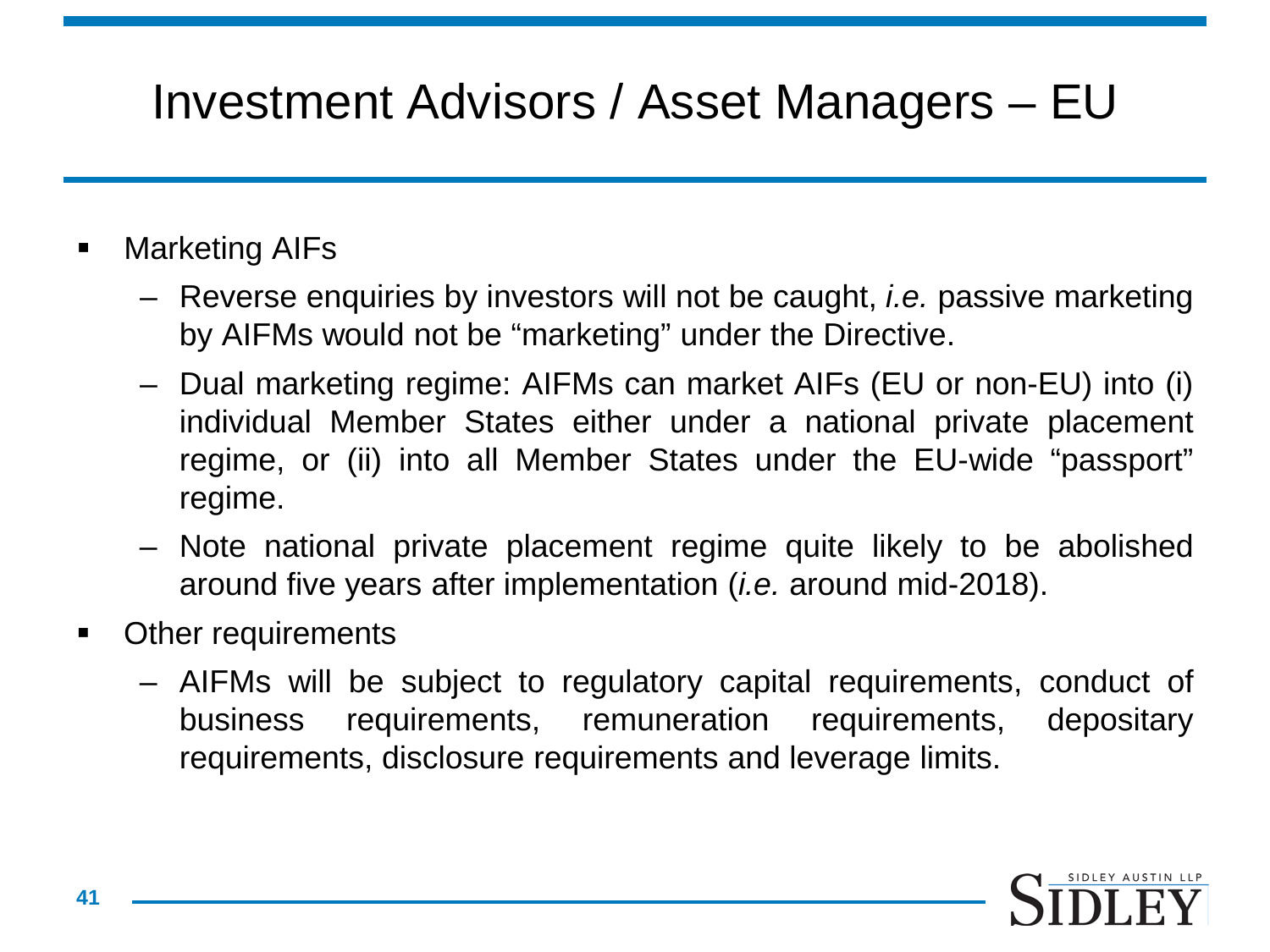#### Investment Advisers / Asset Managers – U.S.

- On November 19, 2010, SEC issued a proposal to increase the statutory threshold for investment adviser registration with the SEC; the threshold will now be \$100 million for most U.S. advisers.
- Under the proposal, there is a second threshold of \$25 million for advisers that would (i) not be subject to registration and examination in the state where they maintain principal offices or (ii) be required to register in 15 or more states.
- A second November 19, 2010 SEC release proposed a new rule that would (i) exempt from registration certain private fund advisers with less than \$150 million in assets under management in the U.S. and (ii) define "venture capital fund" for purposes of the Dodd-Frank Act's new exemption from the Advisers Act for advisers to venture capital funds.

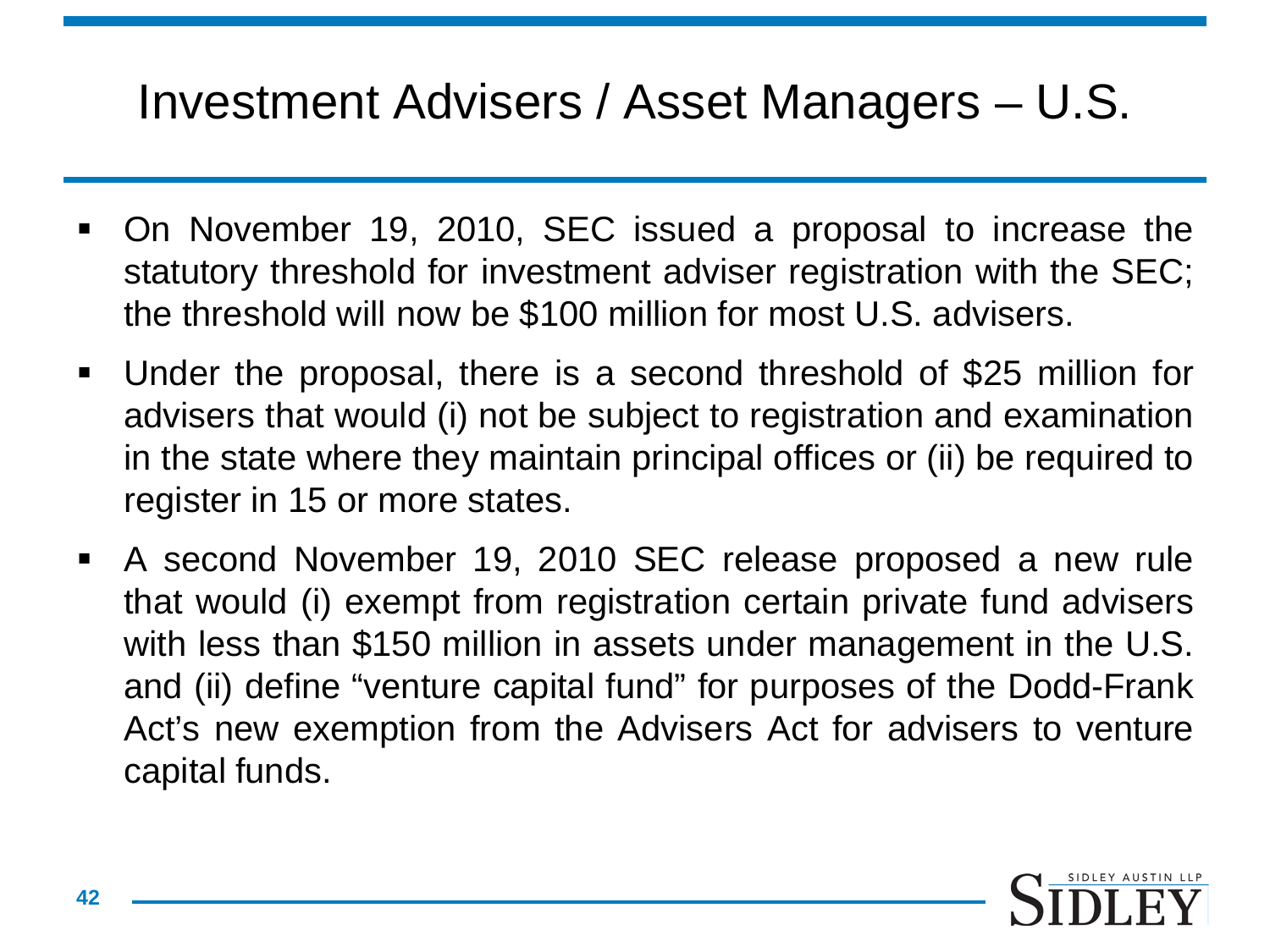#### IV. Conclusions/Implications

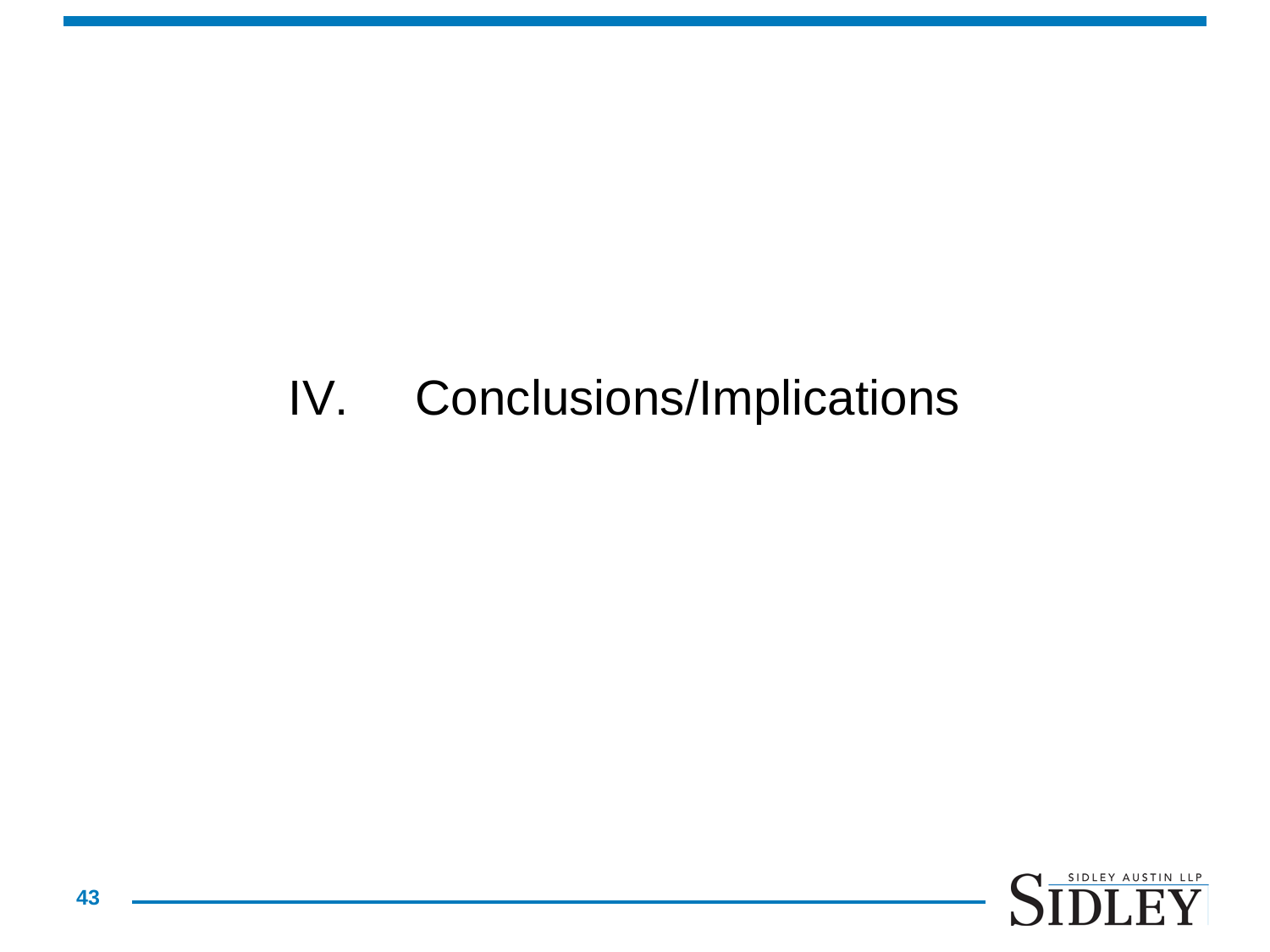# Conclusions/Implications

- **What to expect going forward?**
- What should financial institutions do now?
- What transactions will become more important?

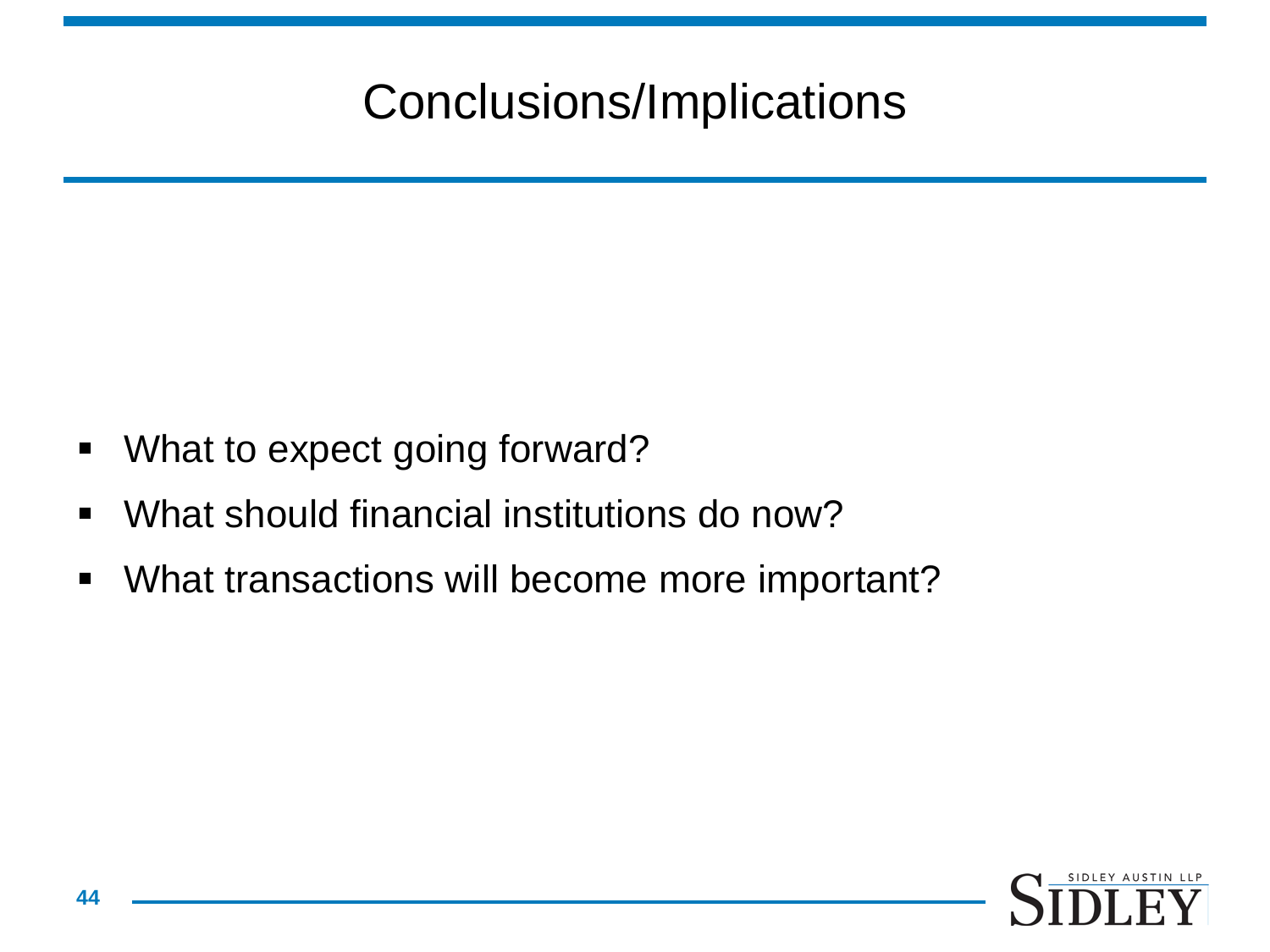#### What to expect going forward?

- There will be increased emphasis on robust capital requirements, liquidity regulation, activities restrictions and more effective supervision.
- There will be more regulatory scrutiny of operational risk issues and concerns.
- In the U.S., because of the mid-term election results, there is likely to be increased focus on refining the Dodd-Frank Act's implementing regulations and limiting their scope.
- There will be stricter enforcement and examination regimes.

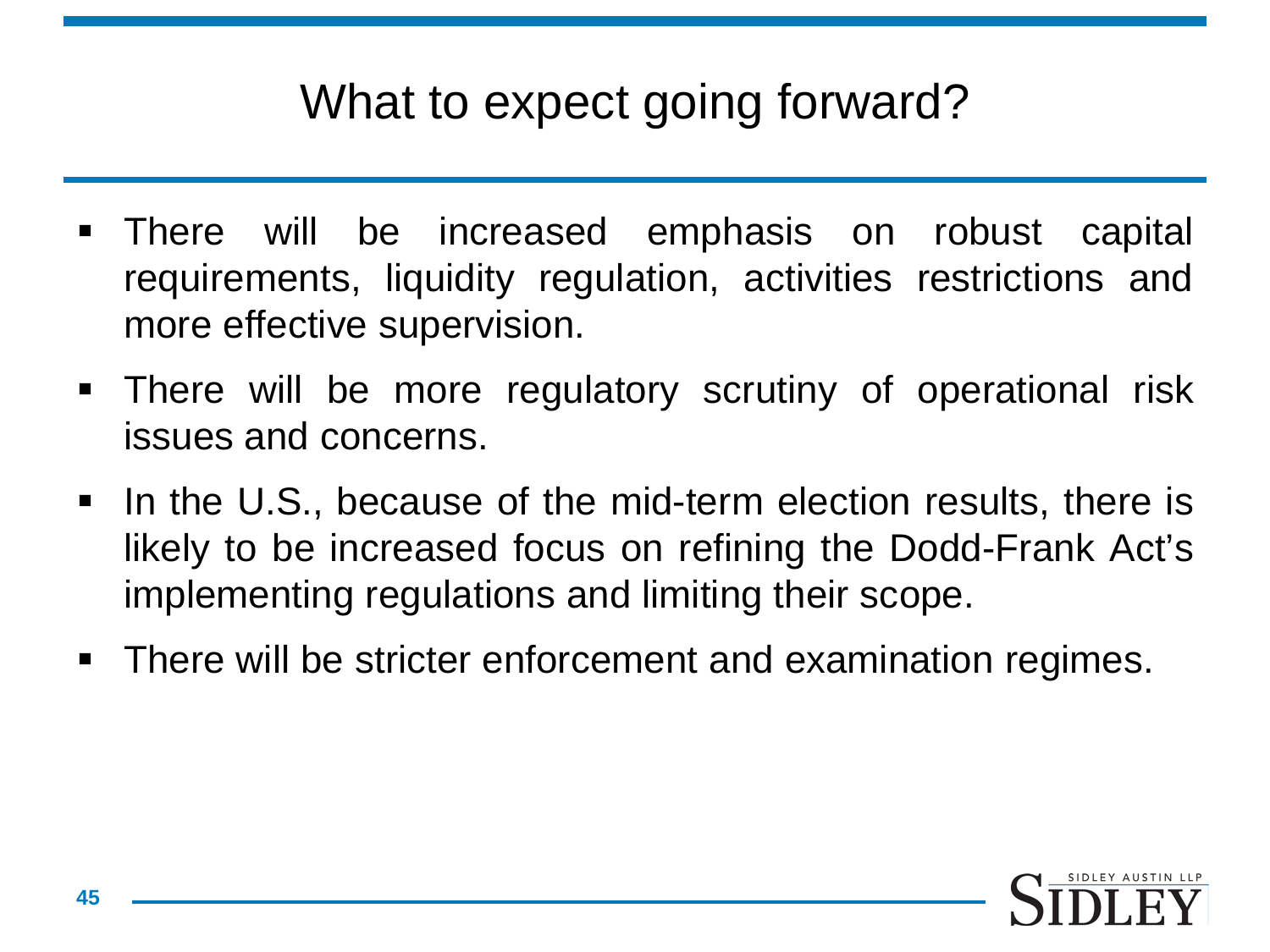## What should financial institutions do now?

- Assess carefully the likely impact of the Dodd-Frank Act, Basel III and EU Directives/Regulations on your institution.
- Engage in appropriate contingency planning.
- **Strengthen corporate governance.**

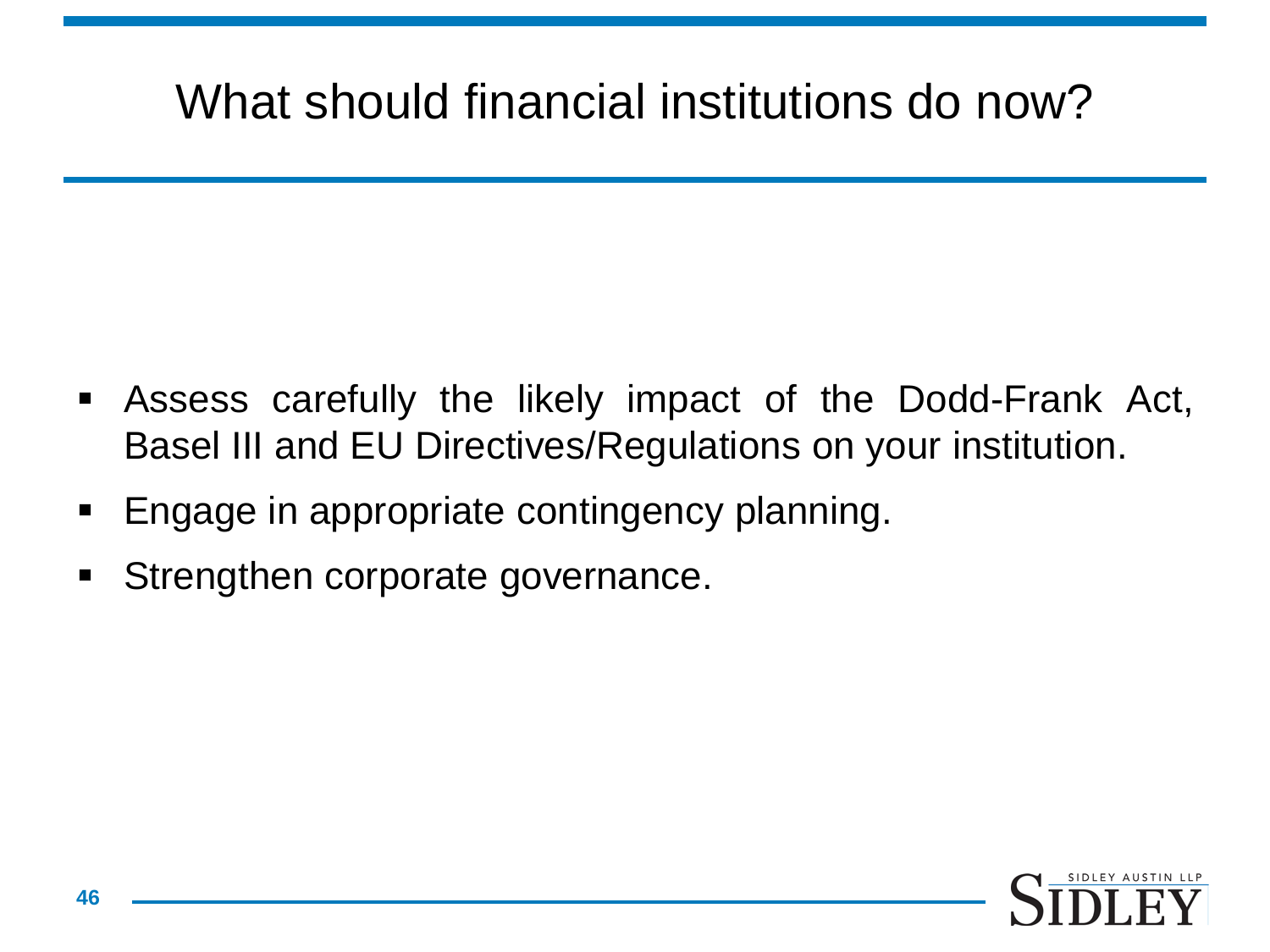#### What transactions will become more important?

- Covered Bonds
- Liquidity-based initiatives, such as expansion of commercial paper programs; medium-term note programs
- Capital-raising initiatives

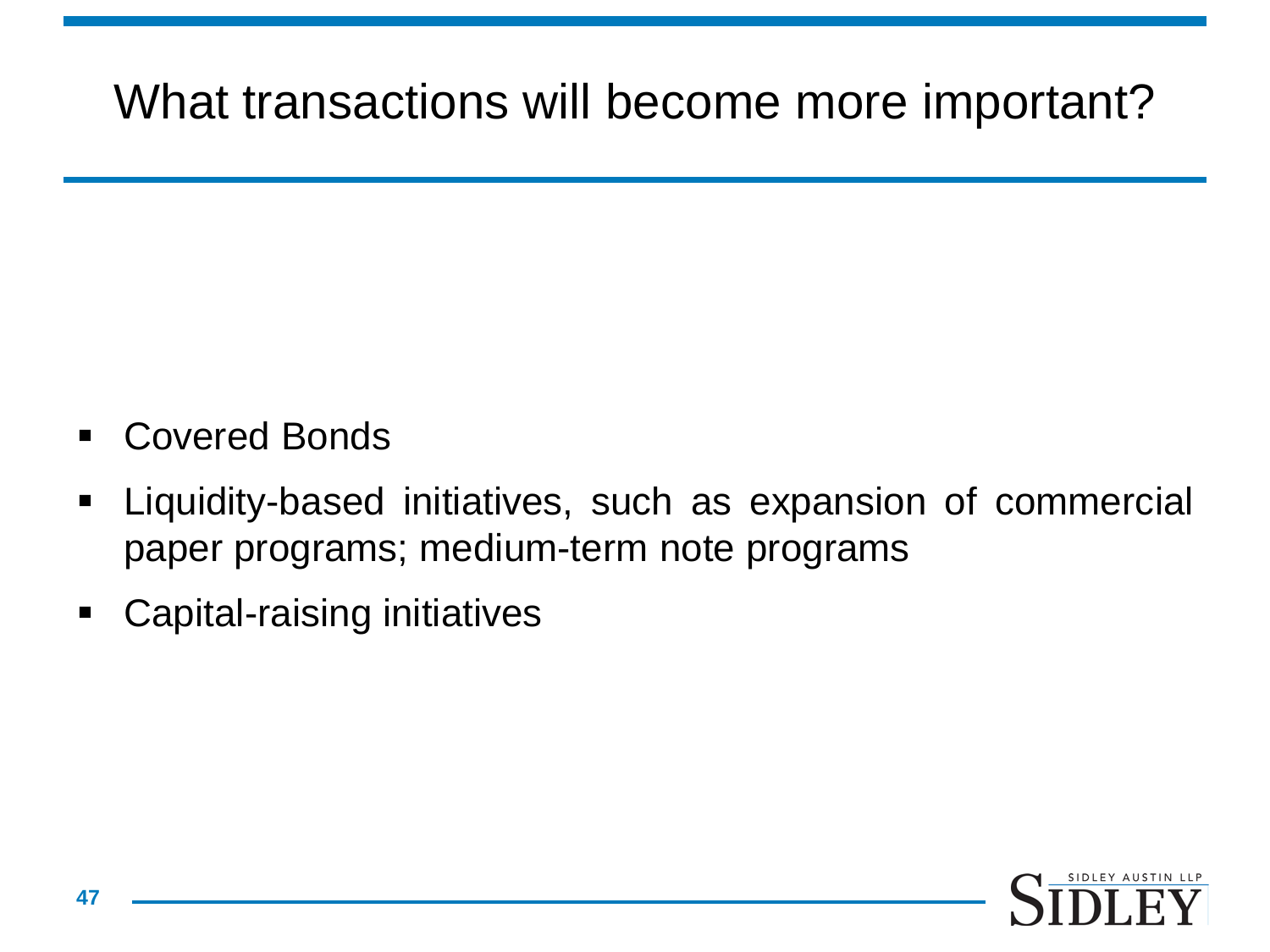**John Casanova** *jcasanova@sidley.com* Sidley Austin LLP Woolgate Exchange 25 Basinghall Street London, EC2V 5HA United Kingdom T: +44 (0)20 7360 3739 www.sidley.com

**Connie M. Friesen** *cfriesen@sidley.com* Sidley Austin LLP 787 Seventh Avenue New York, New York 10019 United States of America T: (212) 839 5507 www.sidley.com

**Leonard Ng** *lng@sidley.com* Sidley Austin LLP Woolgate Exchange 25 Basinghall Street London, EC2V 5HA United Kingdom T: +44 (0)20 7360 3667 www.sidley.com

#### V. Comments / Questions / Discussion

BEIJING BRUSSELS CHICAGO DALLAS FRANKFURT GENEVA HONG KONG LONDON LOS ANGELES NEW YORK PALO ALTO SAN FRANCISCO SHANGHAI SINGAPORE SYDNEY TOKYO WASHINGTON, D.C.



Sidley Austin LLP, a Delaware limited liability partnership which operates at the firm's offices other than Chicago, London, Hong Kong, Singapore and Sydney, is affiliated with other partnerships, including Sidley Austin LLP, an Illinois limited liability partnership (Chicago); Sidley Austin LLP, a separate Delaware limited liability partnership (London); Sidley Austin LLP, a separate Delaware limited liability partnership (Singapore); Sidley Austin, a New York general partnership (Hong Kong); Sidley Austin, a Delaware general partnership of registered foreign lawyers restricted to practicing foreign law (Sydney); and Sidley Austin Nishikawa Foreign Law Joint Enterprise (Tokyo). The affiliated partnerships are referred to herein collectively as Sidley Austin, Sidley, or the firm.

Attorney Advertising - For purposes of compliance with New York State Bar rules, our headquarters are Sidley Austin LLP, 787 Seventh Avenue, New York, NY 10019, 212.839.5300 and One South Dearborn, *Chicago, IL 60603, 312.853.7000. Prior results described herein do not guarantee a similar outcome.*



**48**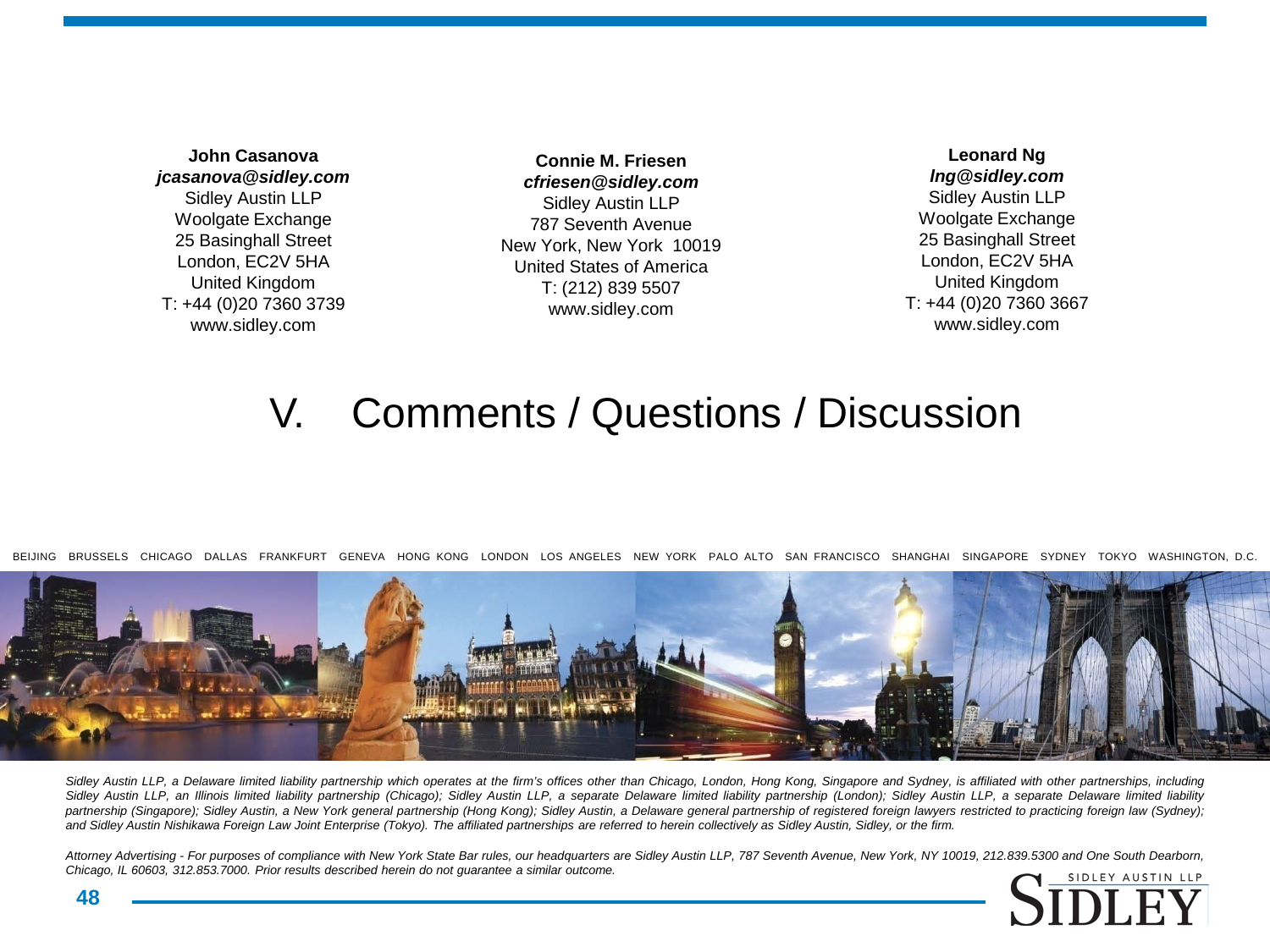#### **RELEVANT SIDLEY AUSTIN LLP CLIENT UPDATES**

The following Sidley Austin LLP client updates are available at [www.sidley.com](http://www.sidley.com/)

**U.S.** 

**1. FEDERAL RESERVE BOARD ISSUES PROPOSED RULE TO IMPLEMENT THE CONFORMANCE PERIOD UNDER THE VOLCKER RULE"**

December 1, 2010

<http://www.sidley.com/sidleyupdates/Detail.aspx?news=4626>

**2. PROPOSED FDIC RULEMAKING REGARDING ORDERLY LIQUIDATION OF COVERED FINANCIAL COMPANIES** October 18, 2010

www.sidley.com/sidleyupdates/Detail.aspx?news=4590

**3. CFTC AND SEC RELEASE TEMPORARY RULES ON REPORTING OF PRE-ENACTMENT SWAPS**

October 15, 2010

www.sidley.com/sidleyupdates/Detail.aspx?news=4585

**4. FINANCIAL STABILITY OVERSIGHT COUNCIL RULEMAKING REGARDING SYSTEMICALLY IMPORTANT NONBANK FINANCIAL COMPANIES AND THE VOLCKER RULE**

October 8, 2010

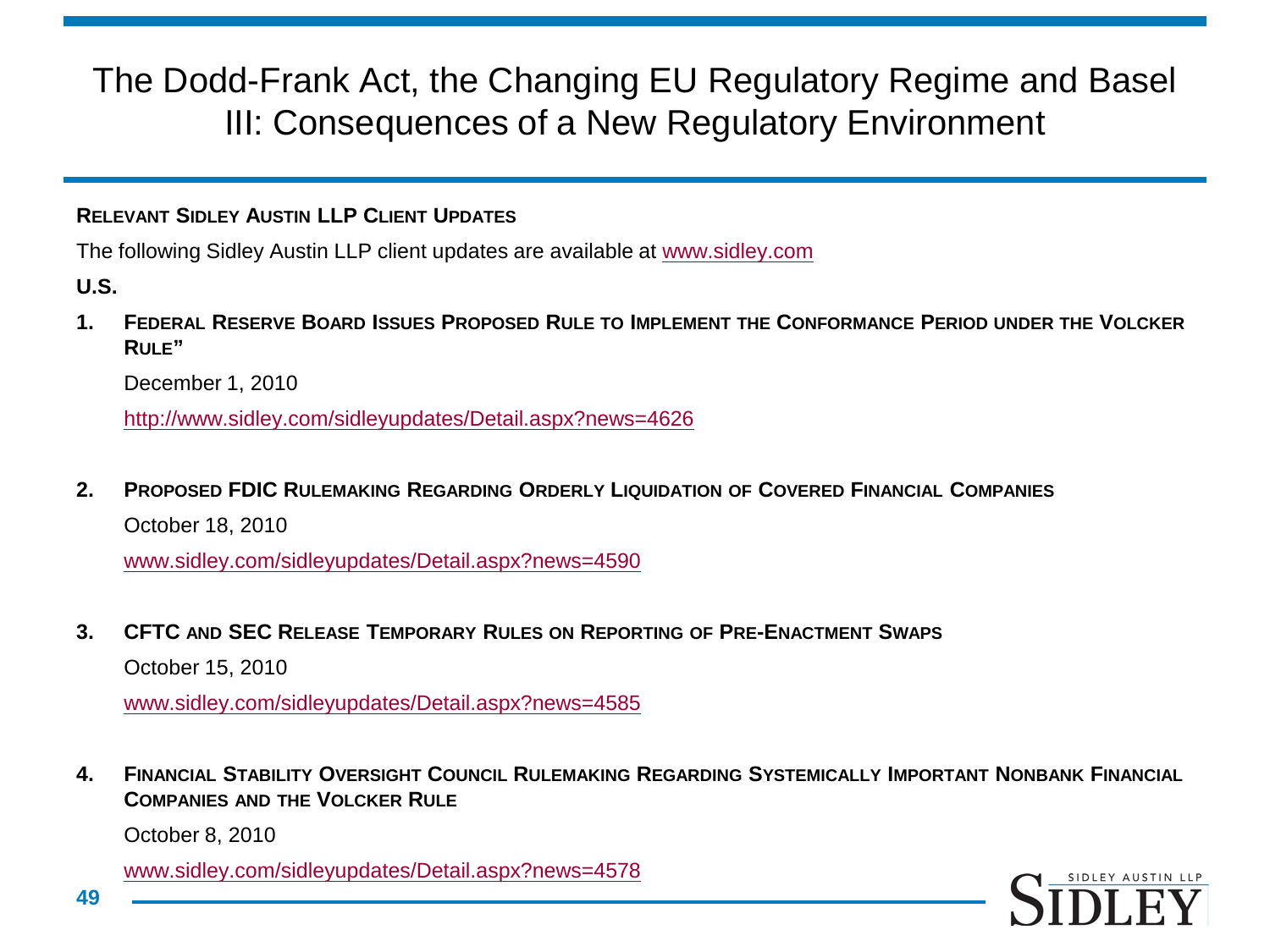**5. FINCEN PROPOSES REQUIREMENT FOR CERTAIN FINANCIAL INSTITUTIONS TO REPORT CROSS-BORDER ELECTRONIC FUND TRANSMITTALS**

October 5, 2010

www.sidley.com/sidleyupdates/Detail.aspx?news=4572

**6. FDIC ADOPTS FINAL SECURITIZATION SAFE HARBOR RULE**

October 4, 2010

www.sidley.com/sidleyupdates/Detail.aspx?news=4574

**7. CERTAIN BANKS, BROKER-DEALERS AND OTHER INSTITUTIONS MUST REGISTER AS MUNICIPAL ADVISORS BY OCTOBER 1, 2010** 

September 13, 2010

www.sidley.com/sidleyupdates/Detail.aspx?news=4552

**8. PRESIDENT SIGNS INTO LAW THE DODD-FRANK WALL STREET REFORM AND CONSUMER PROTECTION ACT**

July 21, 2010

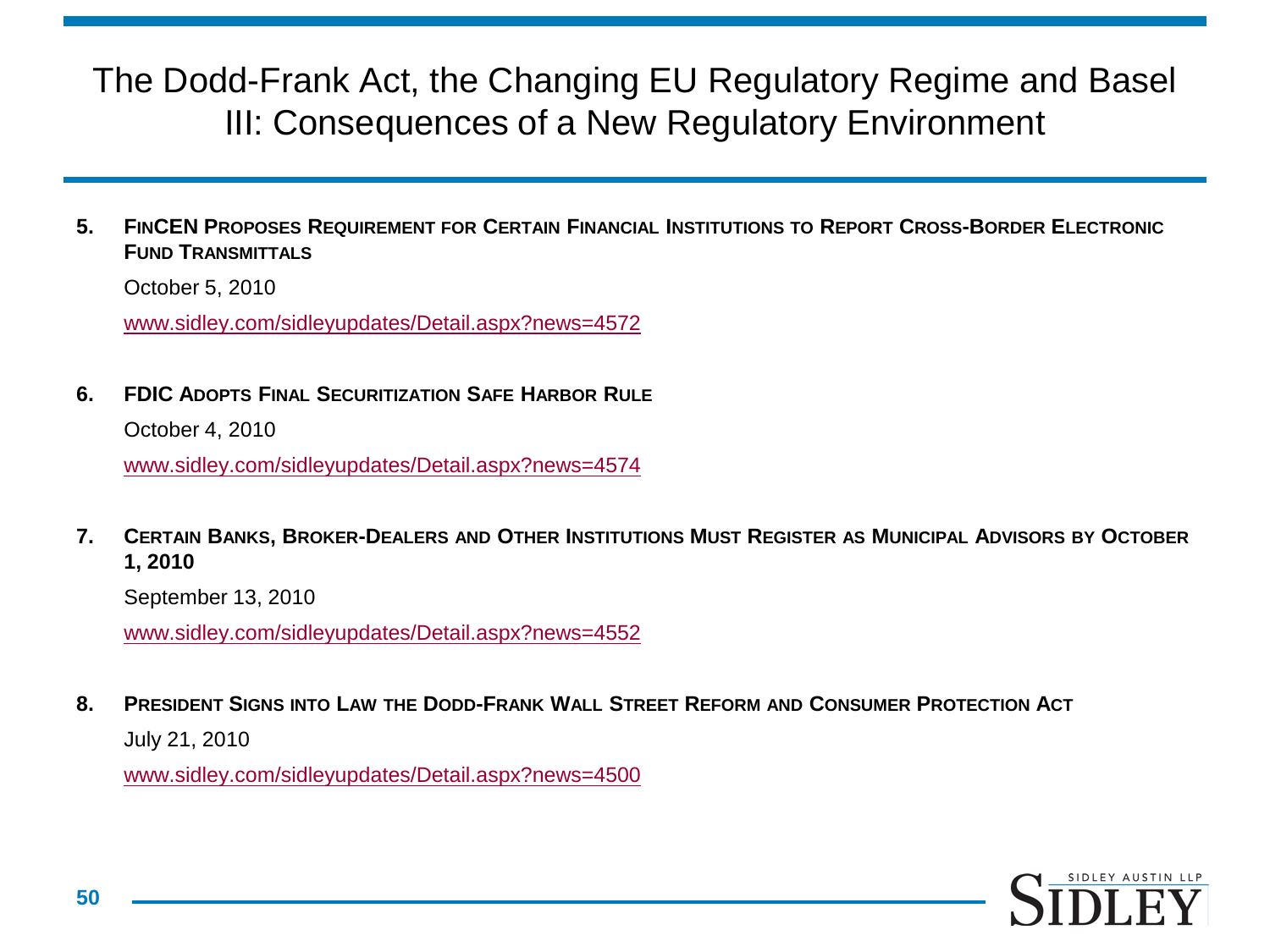#### **EU/UK**

**1. AIFM DIRECTIVE FINALLY ADOPTED – AN ANALYSIS OF THE FINAL POSITION** November 12, 2010

[www.sidley.com/sidleyupdates/Detail.aspx?news=4609](http://www.sidley.com/sidleyupdates/Detail.aspx?news=4609)

**2. BASEL COMMITTEE ON BANKING SUPERVISION ISSUES PRINCIPLES FOR ENHANCING CORPORATE GOVERNANCE** October 19, 2010

[www.sidley.com/sidleyupdates/Detail.aspx?news=4589](http://www.sidley.com/sidleyupdates/Detail.aspx?news=4589)

**3. ANALYSIS OF THE EUROPEAN COMMISSION'S PROPOSED REGULATION OF OTC DERIVATIVES** September 27, 2010

[www.sidley.com/sidleyupdates/Detail.aspx?news=4566](http://www.sidley.com/sidleyupdates/Detail.aspx?news=4566)

**4. PROPOSAL FOR EU REGULATION ON SHORT SELLING AND CREDIT DEFAULT SWAPS** September 22, 2010